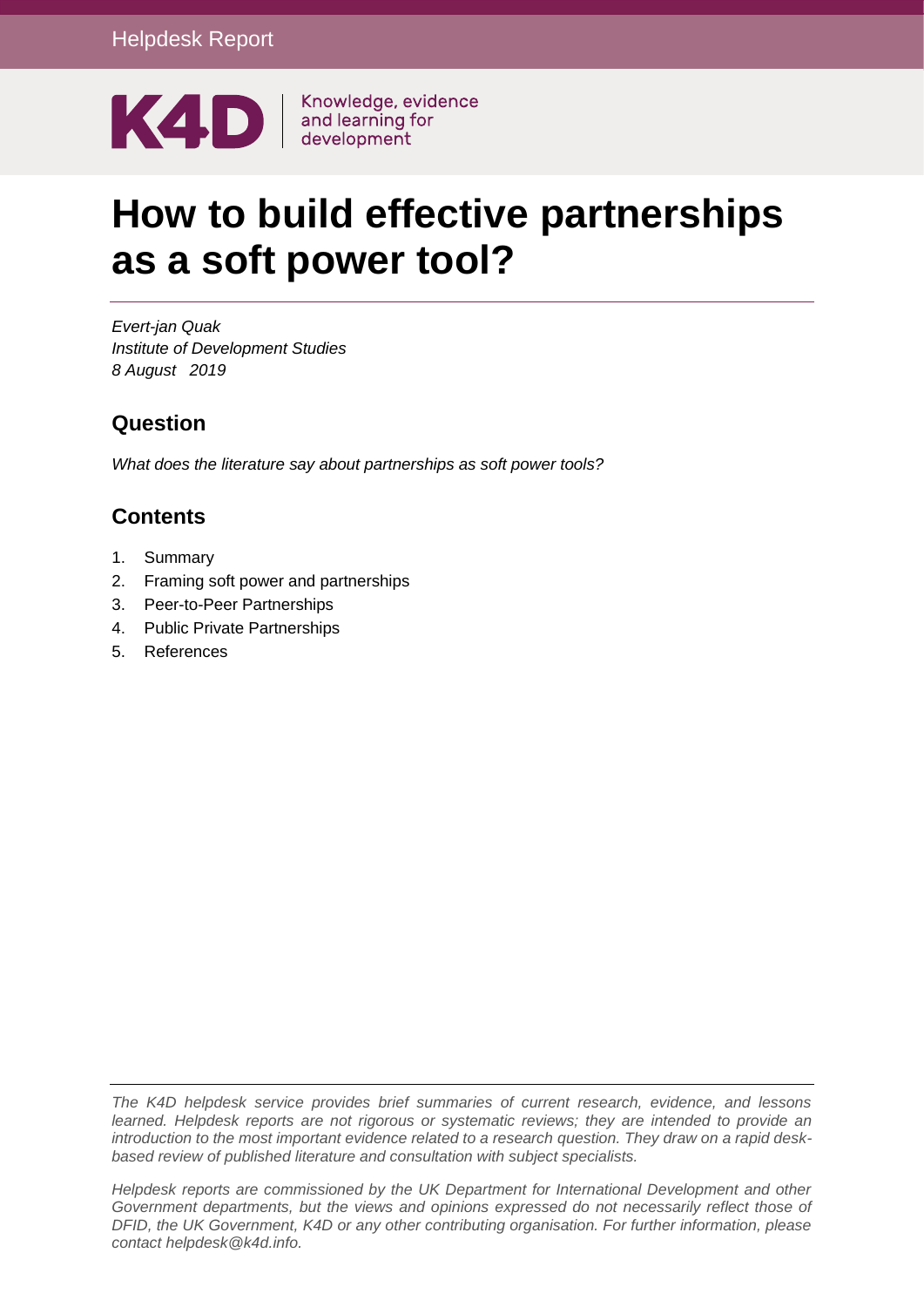# <span id="page-1-0"></span>**1. Summary**

This rapid review synthesises the literature from academic, policy, and knowledge institution sources on how partnerships can be effectively used as a soft power tool. Indeed, the review concludes that partnerships have the potential to be part of a soft power toolkit in the postconditionality era of international cooperation, often used as a form of country branding combined with self-interest. This conclusion is based on the literature on two types of partnerships: northsouth peer-to-peer partnerships and north-south public private partnerships. While the evidence base to support peer-to-peer partnerships remains embryonic, some studies and evaluations give insights into their effectiveness and impacts. However, there is far fewer evidence that links the effectiveness of partnerships with soft power outcomes.

The literature presented in this rapid review, concludes that:

- Long-term partnerships are able to change attitude and behaviour that are important for systems to change. This occurs particularly when partnerships link up, establish synergies and are more strategic, for example by using the partnership to align with local government, which could result in institutional changes.
- Most partnerships are short-term focussed, based on donor-funded projects. This makes it more complicated for these partnerships to engage with policy-makers. These partnerships have been mostly promising for the people directly involved.
- Partnerships seem to be most effective when they connect to national policies, priorities and strategies, including broader development objectives and linked to other ODA programmes. Furthermore, for partnerships to be effective as soft power tools, it is important to creating personal relationships and understanding that needs to be cemented through reciprocal visits.
- North-south partnerships are mostly not equal as the donors in the north often set the agenda. This means that all too often the partnerships become one of dependency rather than mutual learning. There is even evidence of paternalism, increasing support for more charitable based approaches, overlooking the potential of institutional or system change.
- Embedding the monitoring, evaluation and learning through ongoing real-time data analysis and adaptation of the provided support is important. Assumptions around linear and predictable pathways to impact do not apply when working on institutional reform through a partnership approach.
- Some partnerships are formed around businesses. These public private partnerships (PPPs) are often established with the purpose of cost-effectiveness. However, they often deny their broader embeddedness within the economy and society.
- PPPs that have been successful as a soft power tool are shaped around long-term business relations that engage fully with local partners (e.g. governments, businesses and NGOs). Donor involvement in these PPPs goes beyond grants provision by acting as facilitators and brokers.

Most of the literature used in this rapid review comes from evaluation reports and academic articles. They all mention the lack of good monitoring, which makes it difficult to measure real impact of partnerships. Most evidence is anecdotal, leaving a gap for evidence on the effectiveness of partnerships, in particular for institutional change. Finally, the literature was not abundant in highlighting partnership's gender issues.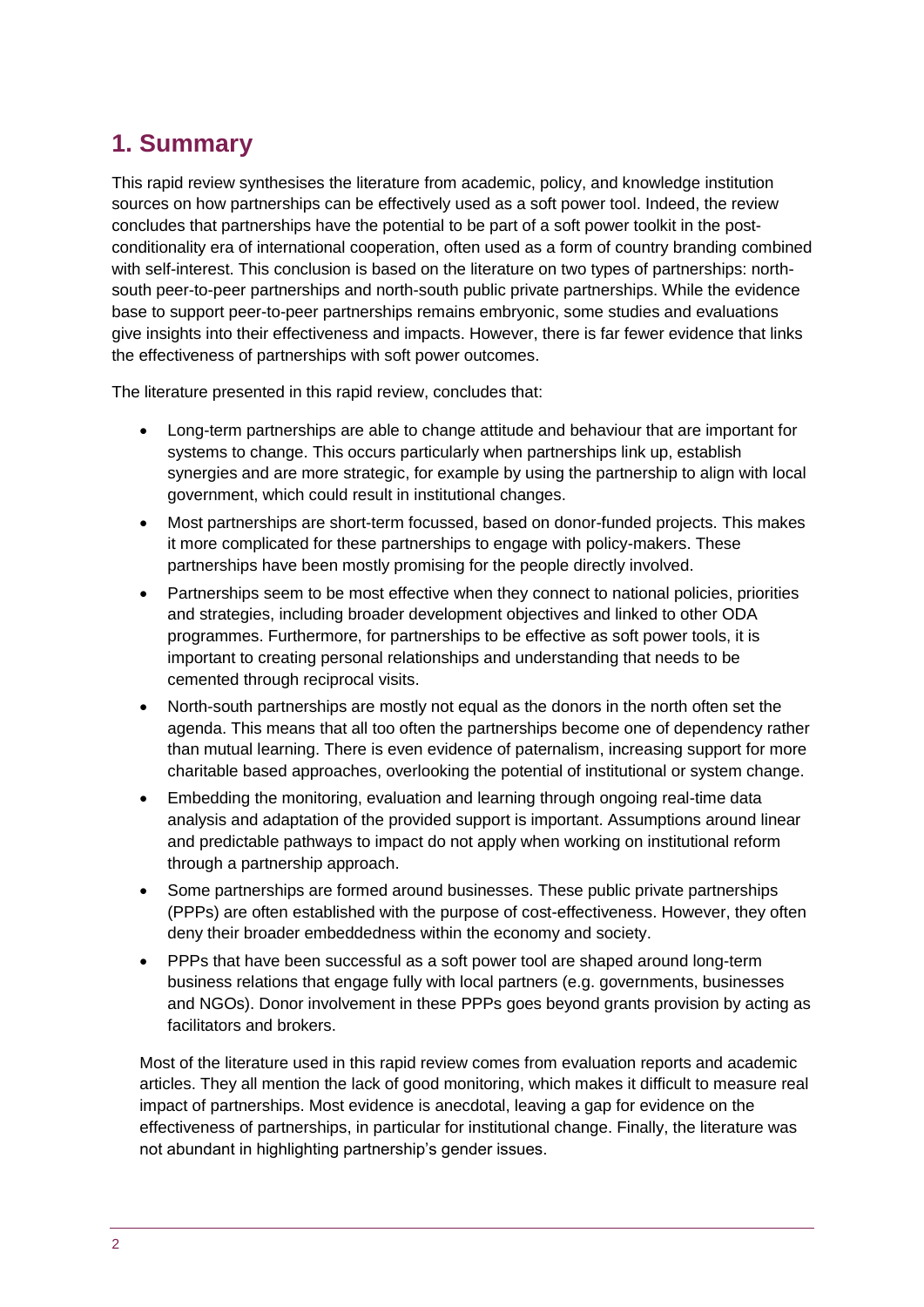# <span id="page-2-0"></span>**2. Framing soft power and partnerships**

Before digging deeper into the effectiveness of partnerships as a soft power tool to deliver on development goals, while gaining some influence abroad and achieving forms of self-interests (e.g. culturally, strategically, and economically), this report firstly and briefly frames the concepts of soft power and partnerships.

Pamment (2018) suggests that 'deliberate and coordinated joining' of international development activities with nation brands, such as in partnerships that include high profile institutions and businesses from high-income countries, aims to influence the economic, cultural and political development of foreign countries, while using this influence to some extent for self-interests. He makes a direct link between the surge of such development activities (as instruments of soft power) and the replacement of tied (conditional) aid, as the new emphasis on partnership and dialogue fits within a general pattern of post-conditional engagement with multiple sectors in lowand middle-income countries (LMICs).

To cite Pamment (2018, p.397):

*"[T]he nation brands of developed countries play an increasingly salient role in the economic development of developing countries. As the traditional levers of conditionality between international development, diplomacy and trade have declined since the late 1990s, brands provide a means of linking official development assistance (ODA) to a country's overseas political and economic interests. … Thus, the nation brands of developed countries may be considered in terms of post-conditionality, a form of indirect influence commensurate with recent debates on soft power."*

The idea of soft power emerged with increased interdependency between different areas of international affairs after the Cold War in the 1990s. Nye (1990, p.158) outlines soft power as a means to build international relations in a new era characterised by "the fragmentation of world politics into many different spheres" where "interdependence is often balanced differently in different spheres such as security, trade, and finance".

To cite Nye (1990, p.169) on one of the main characteristics of soft power:

*"Co-optive power is the ability of a country to structure a situation so that other countries develop preferences or define their interests in ways consistent with its own. This power tends to arise from such resources as cultural and ideological attraction as well as rules and institutions of international regimes."*

Van Ham (2010, p.9) uses the term 'social power' as a variant of soft power that focuses on "non-material power resources, ranging from expertise, knowledge and information, credibility, respect and authenticity, to framing, representation, and discursive power". Pamment (2018, p.400) links such approaches to "an expanded concept of diplomatic influence that focuses less on 'command power' and more on forms of attraction, structural influence and strategic coordination to leverage relative advantages between sectors of societies." Soft power enhances the value of dialogical engagement and partnership with foreign actors, and increasingly in LMICs through ODA.

Soft power is not something new, as the Marshall Plan for Western European countries after the Second World War is often mentioned as an example. However, in an interconnected and multipolar world in which the exchange of information and ideas is faster than ever before thanks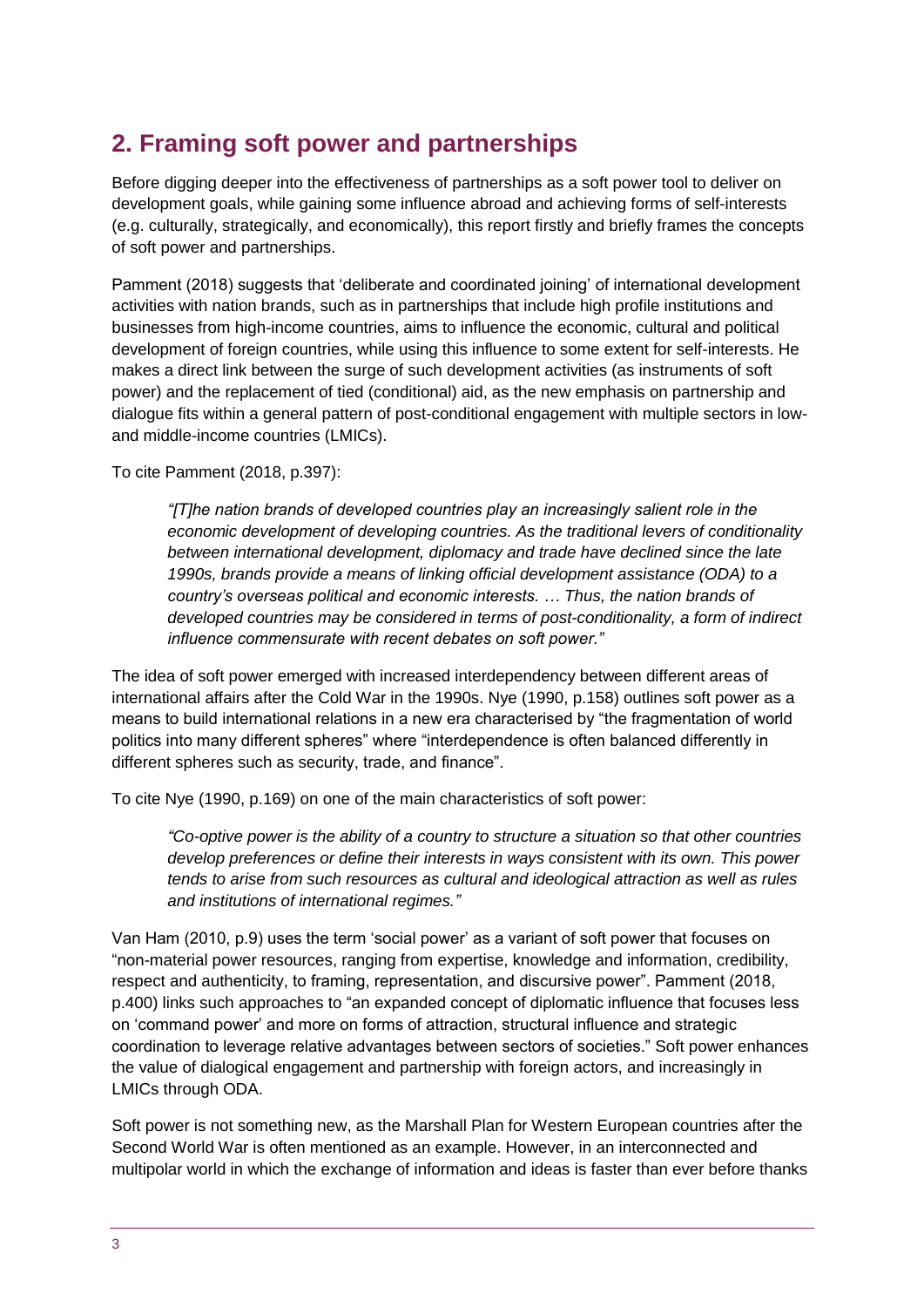to new technologies, non-western countries are becoming more aware of the importance of increasing their influence through soft power tools. For example, China is on course to have opened over one thousand Confucius Institutes around the world.<sup>1</sup> Other emerging countries are also expanding their international cultural and educational programmes and news broadcasting outlets to enhance their influence abroad (e.g. Brazil, India and Russia) (MacDonald, 2018). Indeed, soft power is often related to offering scholarships, supporting language schools and programmes on education, creativity and entrepreneurship (e.g. through special institutes like the British Council, Instituto Cervantes for Spain, Institut Français for France, Russkiy Mir Foundation for Russia, Goethe Institute for Germany, Confucius Institute for China).

Partnerships are part of the soft power toolkit in the post-conditionality era of international cooperation. This rapid literature review focuses mainly on peer-to-peer partnerships and public private partnerships as soft power tools. Through such partnerships, the aim is that people within institutions or businesses can be connected through dialogue, knowledge exchange, capacity building, innovation and entrepreneurship for mutual benefits. However, the literature on partnerships are still mainly focussing on their effectiveness and management challenges, with some new studies emerging with empirical evidence on their development impacts, but there is no abundance in empirical evidence that links the effectiveness of partnerships directly with soft power outcomes.

# <span id="page-3-0"></span>**3. Peer-to-Peer Partnerships**

### **Introduction**

Building partnerships between institutions in developed and developing countries, based on peer-to-peer relationships and lesson-sharing, is seen as an effective approach for international development. There are a number of features that distinguish north-south peer-to-peer partnerships from more traditional technical assistance (DFID et al., 2018).

- They are oriented around a long-term relationship based on mutual trust, including personal relationships between individuals with similar professional backgrounds, rather than a simple task or discrete objective.
- The activities which drive the partnership are based around sharing lessons learned and joint problem-solving, rather than replacing local implementation of core institutional functions.
- Peer-to-peer learning is inherently iterative, guided by short delivery cycles with an emphasis on learning and experimentation and reflection points and feedback loops.

To cite from the DFID et al. (2018, p.1) conference report on peer-to-peer partnerships in London:

*"Where countries are looking to move out of chronic aid dependency, these partnerships can be used to positively influence policy and behaviour, without relying on direct financial assistance. Developing country institutions can benefit from transfer of knowledge that comes from working with counterparts who have lived experience of* 

-

<sup>1</sup> Information retrieved from the website of the British Council [https://www.britishcouncil.org/research-policy](https://www.britishcouncil.org/research-policy-insight/insight-articles/how-soft-power-can-help-meet-international-challenges)[insight/insight-articles/how-soft-power-can-help-meet-international-challenges](https://www.britishcouncil.org/research-policy-insight/insight-articles/how-soft-power-can-help-meet-international-challenges)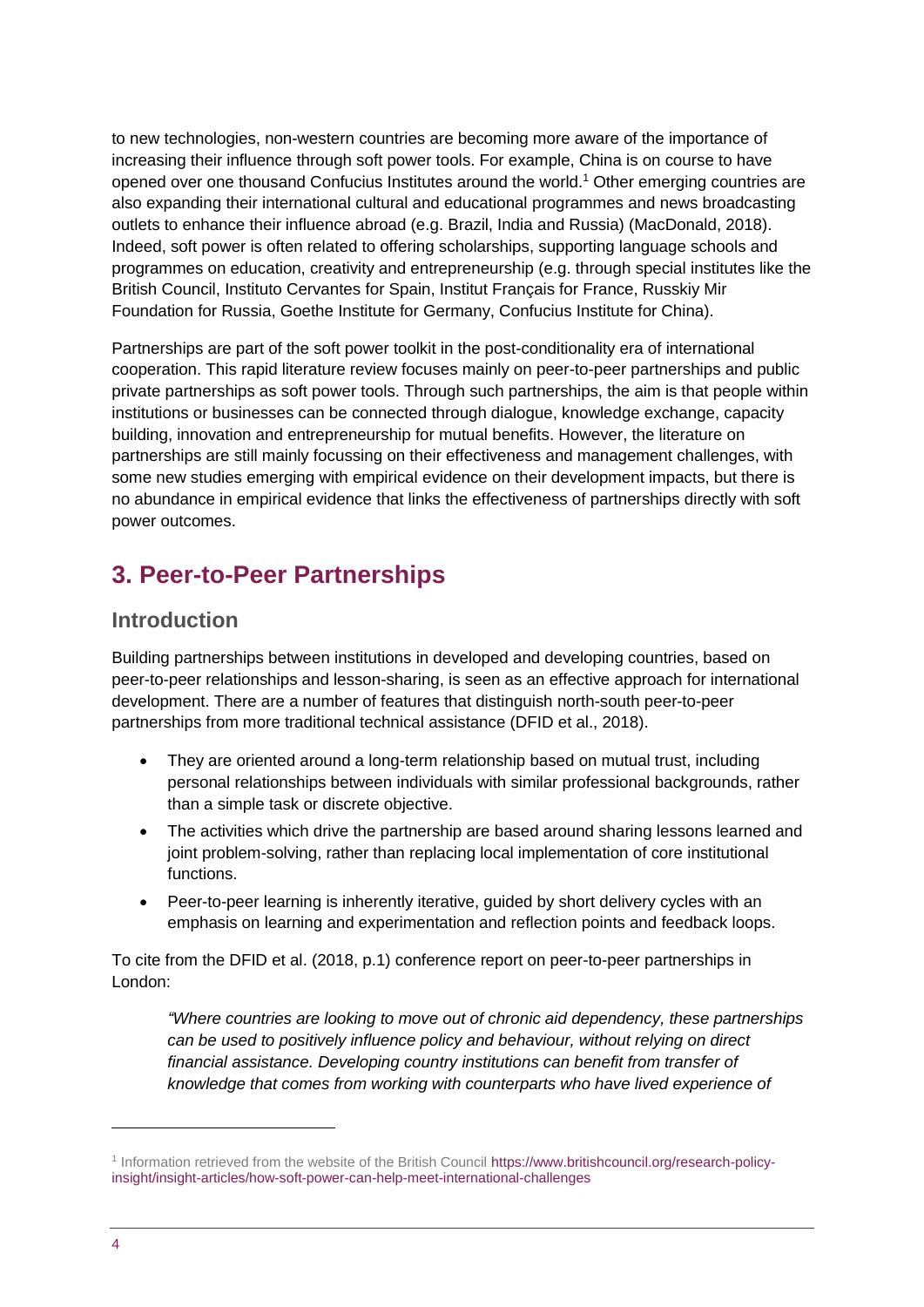*addressing similar problems. Peer-to-peer learning may also be better equipped to support some of the 'softer' dimensions of institutional reform, including through advice on topics such as stakeholder management and leadership. As the value of peer-to-peer partnerships becomes more widely acknowledged, in a diverse array of sectors, those engaged in these activities should be encouraged to share their own learning."*

Hence, a peer-to-peer problem-solving or knowledge exchange approach should emphasise that it is not the job of external experts to implement anything, but rather to help others implement things for themselves (ownership), taking into account local circumstances, and make them work. While the evidence base to support peer-to-peer partnership remains embryonic, some studies and evaluations give good insights into their effectiveness and impacts. They mainly focus on the impact for the Southern partner without delving deep into how it benefits (short-term or long-term) donor countries and their institutions.

### **Evidence**

#### **1. Health Partnership Scheme:**

The Health Partnership Scheme (HPS), which started in 2011 and runs until 2019, is a DFID funded scheme that support partnerships between health organisations in the UK and LMICs. In the past eight years, the Health Partnership Scheme has formed 191 partnerships and delivered 210 projects. Over 2,000 NHS staff volunteered overseas and trained 93,112 health workers across 30 countries in Africa and Asia. A significant majority of LMIC health workers who received training have gone on to train others.<sup>2</sup> For example, in 2017 the HPS started the development of a mental health centre of excellence in Tanzania for the therapeutic management of violence and aggression by partnering the Mirembe Hospital and Nursing School in Tanzania with the Central and North West London NHS Foundation Trust.

The evaluation synthesis report, which was authored by Taylor et al. (2016), states that HPS demonstrated the effectiveness of the partnership and volunteering approach in supporting health worker capacity strengthening. An important point that the evaluators make, is that many HPS projects not only have improved the knowledge, skills and confidence of LMIC health workers resulting in several cases of increased quality of care or new services; the long-term volunteering and partnership development in HPS also has promoted "the attitude and behaviour change that are important for systems to change" (Taylor et al., 2016, p.9). This last point is important to show the potential of partnerships as a soft power tool. This was in particular true in partnerships that were able to link up, establish synergies and be more strategic, for example by using the partnership to align with local government commitments and priorities. However, because most partnerships lack the expertise, experience and capacity to build broader networks and dialogues; this was more often the exception of the rule.

To cite Taylor et al. (2016, p.9):

*"Future programming for health partnerships would do well to plan more strategically by country in line with national and international strategies and goals (SDGs and UHC) and provide longer term funding that can enhance a range of health system changes. Future* 

-

<sup>&</sup>lt;sup>2</sup> Information retrieved from the THET website<https://www.thet.org/our-work/health-partnership-scheme/#close>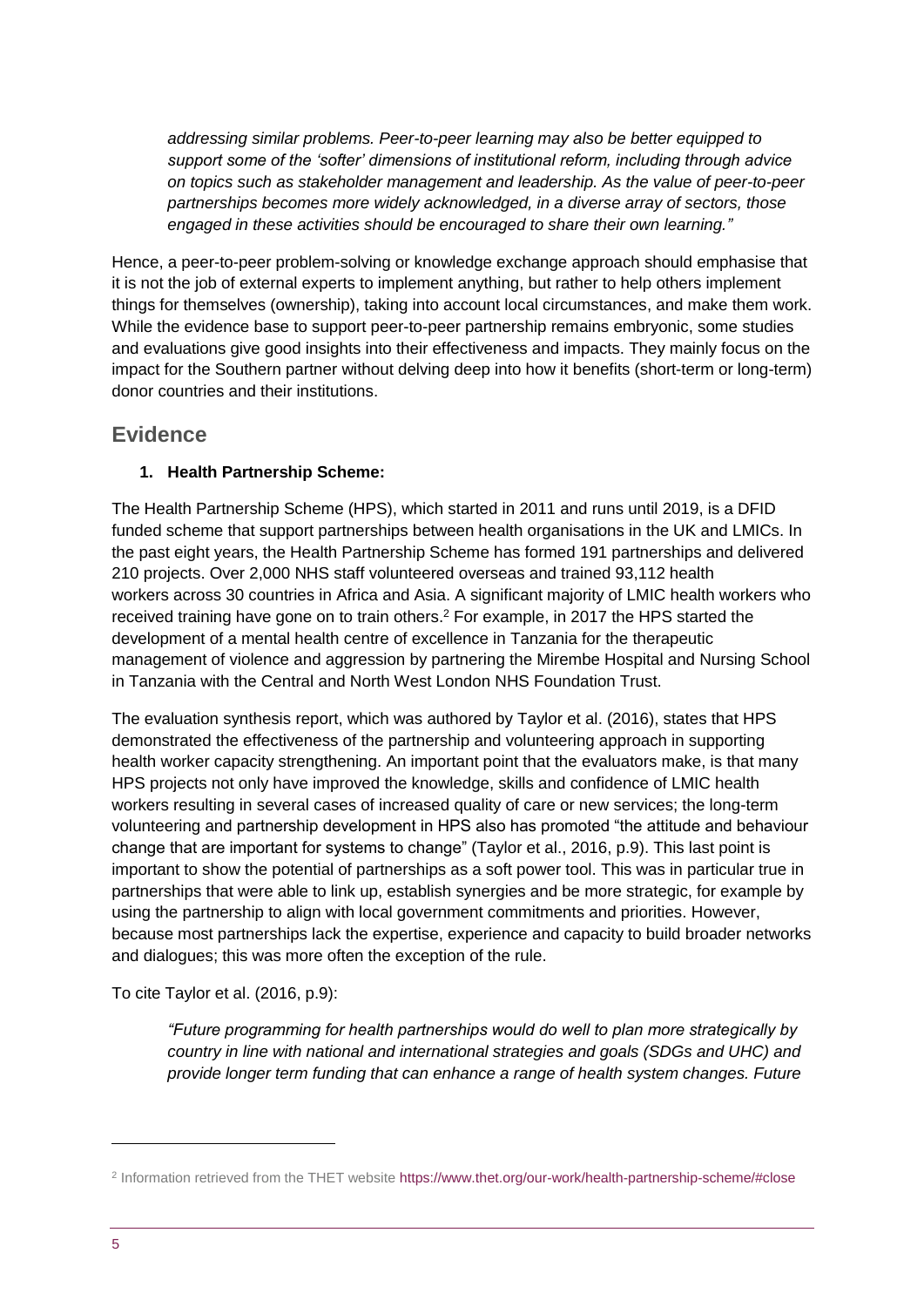#### *partnerships would also do well to develop synergies with other aid programming and with other partnership projects in order to maximise effectiveness."*

The evaluation report highlights further that training and education capacity, accreditation and curricula have been improved in most cases, but that there is less evidence of wider outcomes such as strengthening human resources financing, recruitment, deployment and retention. This means that these partnerships have been mostly promising for the people directly involved, while structural changes in human resources for incorporation of new practices are limited; which could limit partnerships lasting impact to change the health institutions' internal working system. However, "[s]ome projects have empowered women health workers because of leadership and other training and opportunities, and women volunteers have acted as role models" (Taylor et al. 2016, p.6).

Overall, the evaluation report does not show any direct evidence of how the partnerships have improved the broader UK brand recognition or how the reputation of the NHS has contributed to higher effectiveness, development impacts and changes in domestic health systems. What it mentions is that "[s]ome success factors of stronger partnerships were: longevity, experienced UK partners, long-term volunteers, empowering behaviour and supportive management structures" (Taylor et al., 2016, p.6). This means that long-term volunteering shows "a greater potential for enhancing the partnership relationships, strengthening the health workers' application of skills learned in training, enhancing attitude and behaviour change, and ability to act as role models and mentors to support change. Short term volunteering placements can work well as part of a wider project approach and in combination with long-term volunteering" (Taylor et al., 2016, p.8).<sup>3</sup>

The partnerships also serve for self-interest, as the evaluation mentions that the HPS has benefitted volunteers and the UK health system by "providing volunteers with opportunities to learn and enhance important competencies that they can bring back to their work in the UK" (Taylor et al., 2016, p.6). Volunteers gain a number of new skills, self-confidence, better cultural understanding and new levels of motivation and appreciation of the NHS. The report mentions some evidence that volunteers bring these back into the workplace in the UK and benefits the UK health system.<sup>4</sup> Furthermore, there is some evidence that "volunteers, their institutions and their southern hosts see the opportunity as a way of connecting with the wider global health community and building global excellence and networks" (Taylor et al., 2016, p.8), which has the potential to increase further reputational benefits on a global level for UK health institutions. For that reason, the evaluation report mentions that partnerships should be supported to have a more strategic approach to UK health worker professional development and health system strengthening in the UK.

The conclusion of the evaluation report is that these partnerships were effective (value for money) in particular because of their flexibility and the use of volunteers who are most effective to enhance southern health workers' learning and application of skills. Well-functioning

1

<sup>&</sup>lt;sup>3</sup> A recently published flyer claims that 765 participating institutions in LMICs are demonstrating a higher quality of specified health services. [https://www.thet.org/wp-content/uploads/2017/09/20443\\_HPS\\_Impact\\_Report-2019-](https://www.thet.org/wp-content/uploads/2017/09/20443_HPS_Impact_Report-2019-8.pdf) [8.pdf](https://www.thet.org/wp-content/uploads/2017/09/20443_HPS_Impact_Report-2019-8.pdf)

<sup>4</sup> A recently published flyer mentions that 74% of UK volunteers reported bringing back new approaches and techniques, which can improve their practice in the UK[. https://www.thet.org/wp](https://www.thet.org/wp-content/uploads/2017/09/20443_HPS_Impact_Report-2019-8.pdf)[content/uploads/2017/09/20443\\_HPS\\_Impact\\_Report-2019-8.pdf](https://www.thet.org/wp-content/uploads/2017/09/20443_HPS_Impact_Report-2019-8.pdf)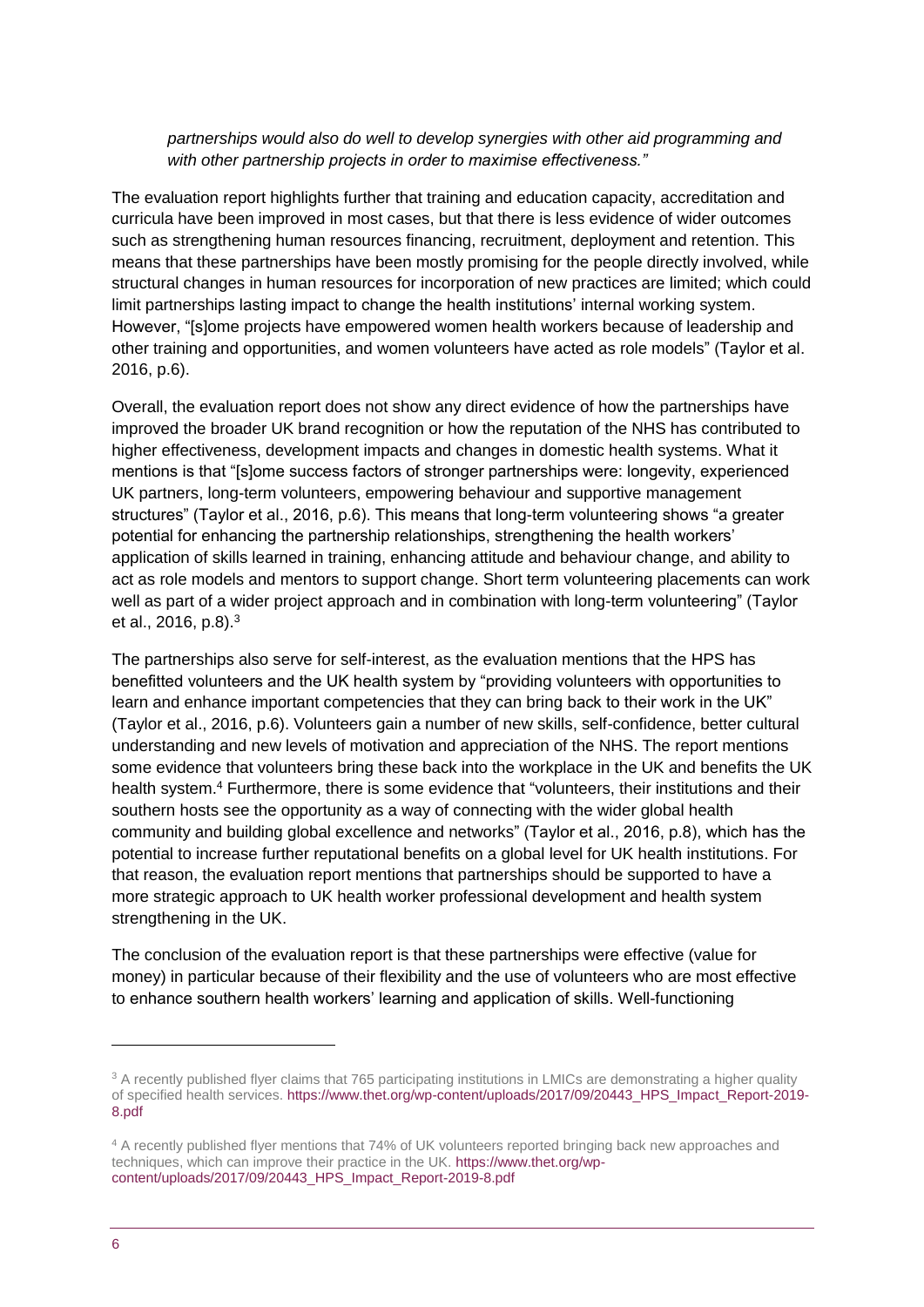partnerships have a long term vision and involve the host partner in decisions on recruitment and appraisal. However, health system constraints are inhibiting health workers' ability to improve service delivery and to change the wider health workforce. Taylor et al. (2016, p.7): "Partnerships that have grouped together and developed projects with synergies for addressing health system constraints appear to be more successful". Further development of the partnership and volunteering approach was advised for a better understanding how health system strengthening (in other development programmes) can be maximised.

#### **2. School Partnerships:**

DFID has supported the development of partnerships between schools in the UK and LMICs since 2003. The first major education partnerships programme was the Global Schools Partnerships (GSP), running between 2003 and 2012, which reached over 9,000 schools in the UK and 58 LMICs. Overlapping this programme was the British Council's Connecting Classrooms programme, which ran between 2008 and 2011. Because of the recommendations of an independent review of DFID-funded development education programmes, the British Council and DFID agreed to invest in a new, joint intervention that combined the GSP and Connecting Classrooms. The new programme cancelled the exchange of pupils, and aims to build the capacity of teachers and school leaders to integrate a range of global learning and core skills into the curriculum, and to facilitate international partnerships between schools.

The new programme was developed into the DFID and British Council jointly-funded Connecting Classrooms 2012-2015 and 2015-2018 programmes. Phase one (2012-15) focused on using school partnerships to promote global citizenship. The second-phase three-year programme (2015-2018) responds to a wealth of research and consensus amongst experts that, in addition to developing "the basics" - reading, writing and arithmetic - schools must also increasingly focus on supporting young people to be effective problem-solvers, innovators, communicators and collaborators, and to use ICT effectively.<sup>5</sup> In 2018, a renewed programme was launched named the Connecting Classrooms through Global Learning (CCGL) programme.

In 2011, the National Foundation for Educational Research published the evaluation report of the GSP, authored by Sizmur et al. (2011). The focus of their evaluation was on the impact on UK pupils involved in the programme. It stated that involvement in the GSP programme "has a significant positive effect on the awareness, attitudes and response of pupils about global issues at both primary and secondary school level" (Sizmur et al., 2016, p.3). Pupils in both GSP and comparison schools showed positive attitudes to global issues, but pupils in GSP schools, generally, demonstrated a deeper understanding of a wider range of issues. In the short timeframe of this rapid review, no evaluation could be found on the impact on pupils in LMICs.

The 2017 Annual Review focusses on three outcomes: teacher development, school leadership, international partnerships, policy dialogue. The review is positive about the teacher development and school leadership outcomes achieved mainly through in-depth core skills courses, which generated significantly increased knowledge and understanding in, for example, creativity and imagination, and critical thinking and problem solving. However, the review was more critical on the progress made in building professional partnerships. The main problem was that the programme no longer provided funding for an inwards visit by overseas teachers to partner UK schools, which had impacted on the attractiveness of the programme, both in the UK and

-

<sup>5</sup> Information retrieved from the 2017 Annual Review.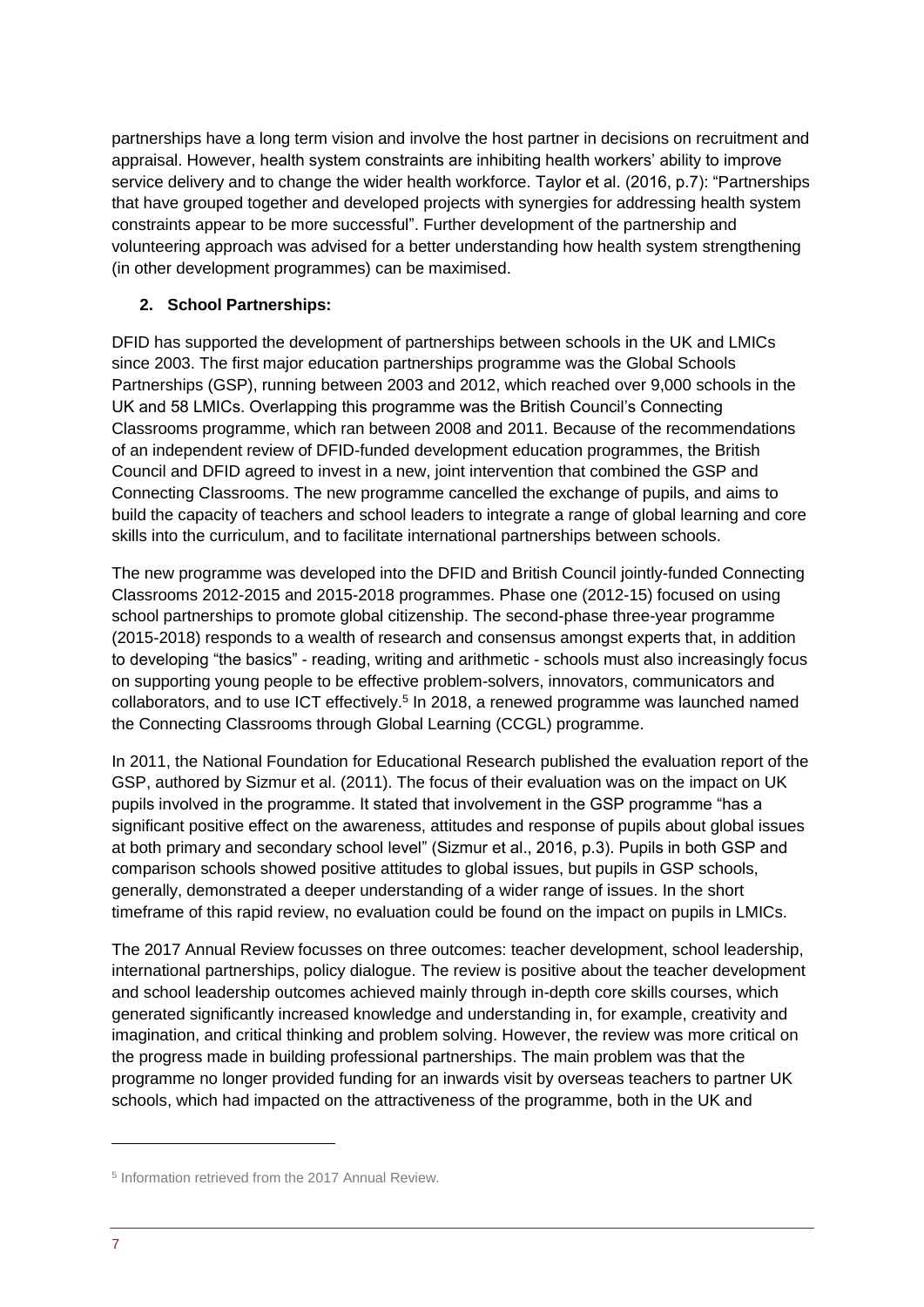overseas. The annual review (2017) states: "UK schools have commented that this reciprocal visit was particularly important for bringing the partner school (and country) to life for their students. … Schools have found creative ways to stay in touch with partner schools (e.g. Skype, exchanging teaching materials etc.), but the funding for such visits, which helped to cement relationships, increase cultural understanding, and facilitate the exchange of teaching practices, was clearly a big draw for the programme."

From this remark, it could be concluded that for partnerships to be effective soft power tools, is about creating personal relationships and understanding that needs to be cemented through reciprocal visits. From that perspective it is also interesting to mention that the recently published *Connecting Classrooms: At a Glance* flyer hardly mentions peer-to-peer partnerships as a tool for the mentioned achievements.<sup>6</sup> It focusses mainly on the core trainings and establishing a policy dialogue. This also suggests that for increased impact, policy-makers in education and practitioners have to be aligned to the programme, and the projects should link with national or regional education strategies and priorities. However, there is no mention that the partnerships themselves could create such connections (which is also important for their soft power purposes). Examples that the Annual Review (2017) mentions:

- The South African Council for Educators (SACE) formally recognised, on behalf of the national government, the Connecting Classrooms core skills teacher training as part of its national teacher professional development accreditation framework.
- As part of curriculum reform in Kenya, the British Council worked closely with the Kenya Institute of Curriculum Development to embed core skills in the new Basic Education Curriculum Framework. Five of the seven new core competencies for basic education in the new curriculum have been influenced by work undertaken through Connecting Classrooms on core skills.
- The Faculty of Education at the Lebanese University in Beirut has committed to embedding core skills training into its initial teacher training for all new teachers.

#### **Box 1. Case study: England-Jordan partnership**

This partnership's objective was to develop critical thinking skills for pupils in England and Jordan through sharing perspectives on world hunger. The St Joseph's Catholic Primary School in London partnered with Marka Prep Girls' School in Heteen Camp, Jordan. By collaborating with each other, exchanging information and discussing issues related to hunger. In both schools, children were able to ask higher order questions. To cite the British Council flyer Connecting Schools at a Glance:

*"They have a better understanding of world hunger which includes different cultural perspectives. Involving parents deepened the children's engagement and understanding of world hunger, in both schools. The partnership helped pupils grow in confidence, communicate effectively and share learning internationally."*

A 2017 K4D Helpdesk report on school partnerships (Blum et al., 2017) looked at studies on impact and contribution of school linking to understanding development and global issues. It

1

<sup>6</sup> Author's own observation based on the flyer Connecting Classrooms: At a Glance; retrieved from [https://www.britishcouncil.org/sites/default/files/connecting\\_classrooms\\_concise\\_report.pdf.](https://www.britishcouncil.org/sites/default/files/connecting_classrooms_concise_report.pdf) The document highlights only one peer-to-peer partnership the England-Jordan Partnership (see box 1).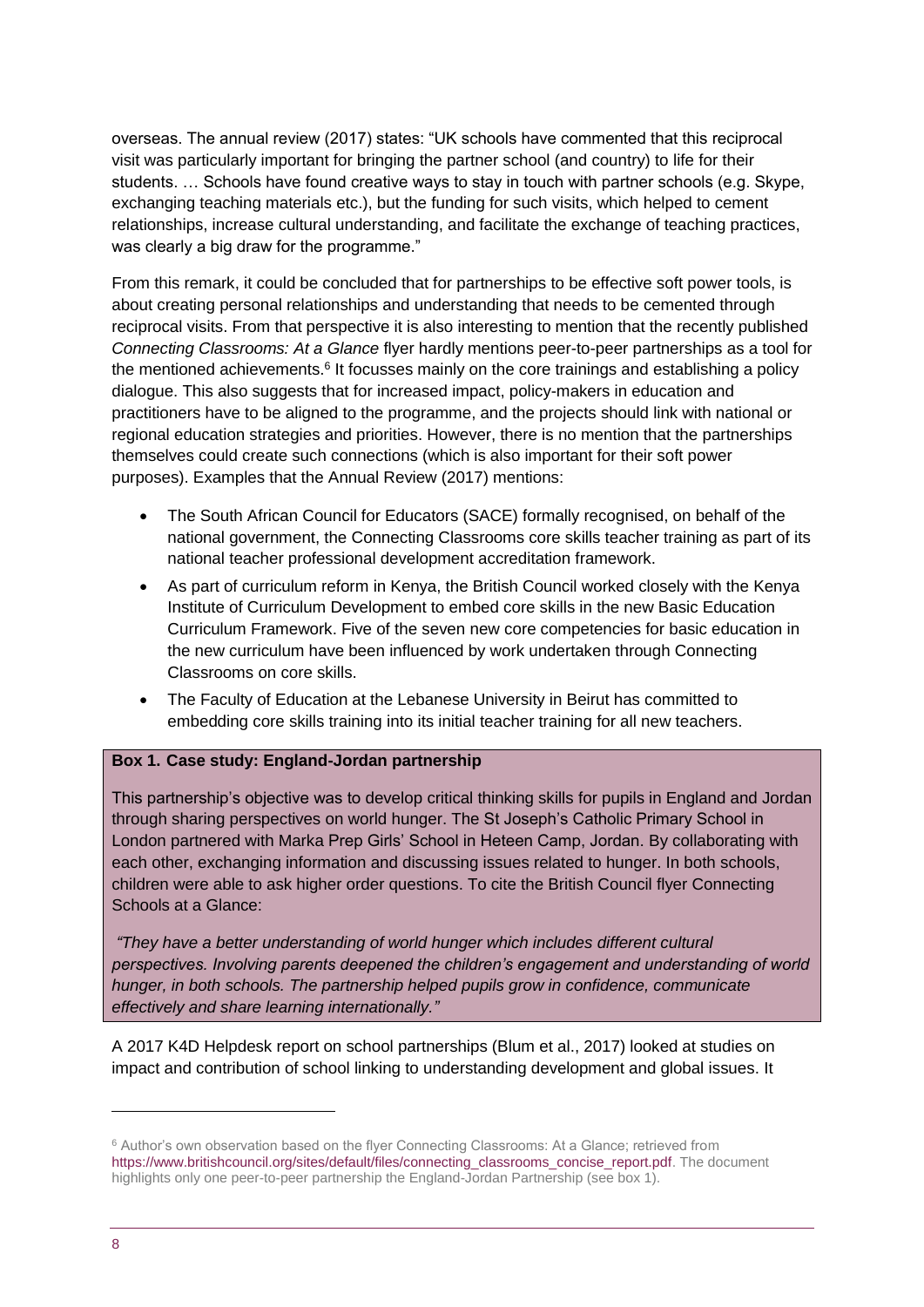states: "What all these studies show is that whilst there is evidence of the popularity of linking and its support by both teachers and pupils, there was concern about the extent to which links encouraged a more critical view of development and questioned assumptions about schools and communities in Africa and South Asia" (Blum et al., 2017, p.4). Bourn and Cara (2013) reviewed 16 different linking programmes and found that the majority of the partnership programme support was based on linking advice, professional development, teaching resources, partner allocation, arranging visits and online resources. 80% of the organisations received external funding to operate their programmes.

The Blum et al. (2017) literature review shows how little research focusses on the impact of these partnerships on pupils and teachers in LMICs. The K4D study mentions (cited):

- *"Leonard's (2004) doctorate is perhaps the most important and distinctive because it focuses on the southern impact of linking and emphasises the potential value of connections to the Millennium Development Goals. Her research however also poses the dangers of colonial relationships and emphasises the value of inter-cultural understanding. These themes can also be seen in the dissertations by McNichol (2012) and Hulton-Harrap (2015)"* (page 7).
- *"What is noticeable from investigating a range of partnerships, is the challenge of sustaining them beyond an initial input of grant income. Some partnerships have a long history and have gained support from local authorities, charities and private companies. But what is clear is that any form of private or charitable income has often been related to sponsoring or supporting the Southern partner school with equipment, resources and professional development. What this has meant is that all too often the partnership became one of dependency rather than mutual learning"* (page 7).
- *"There is evidence as suggested above that linking experiences can reinforce notions of dependency and paternalism, increasing support for more charitable based approaches such as raising money for infrastructure development and resources. […] Colonial influence is not only about how the partner in the Global North views the relationship, but also how the Southern school views it. For example, Alcock (2010) notes how a teacher from Kenya commented on how she saw their link through the legacy of colonialism and the expectation that the partnership was a way to gain funding and resources: 'Since independence, Africans had believed that the white people are colonialists and are rich, so as the Partnership started most people had believed that the partners were pumping a lot of money to the school and that if any person from this end goes to the UK then one was being given a lot of money and they expect a lot.' Alcock (2010: 104-105) however, also notes that the Kenyan teachers she was working with saw things differently and believed the partnership was about 'what we learnt from each other'. This reflects the importance of recognising the conflicting tensions that can exist within a link"* (page 8-9).

Again, what this says about such partnerships as a soft power tool is that there are assumptions about a recognition of what the UK brand has to offer in partnerships, but also assumptions about power dimensions, dependencies and values that shape partnerships.

#### **3. City to City North South Partnerships:**

This section draws on the conclusions from the study of Bontenbal and Mamoon (2017) on City to City North South Partnerships. The process of decentralisation in both North and South has changed the role of local government. City to City (C2C) North South Partnerships are seen as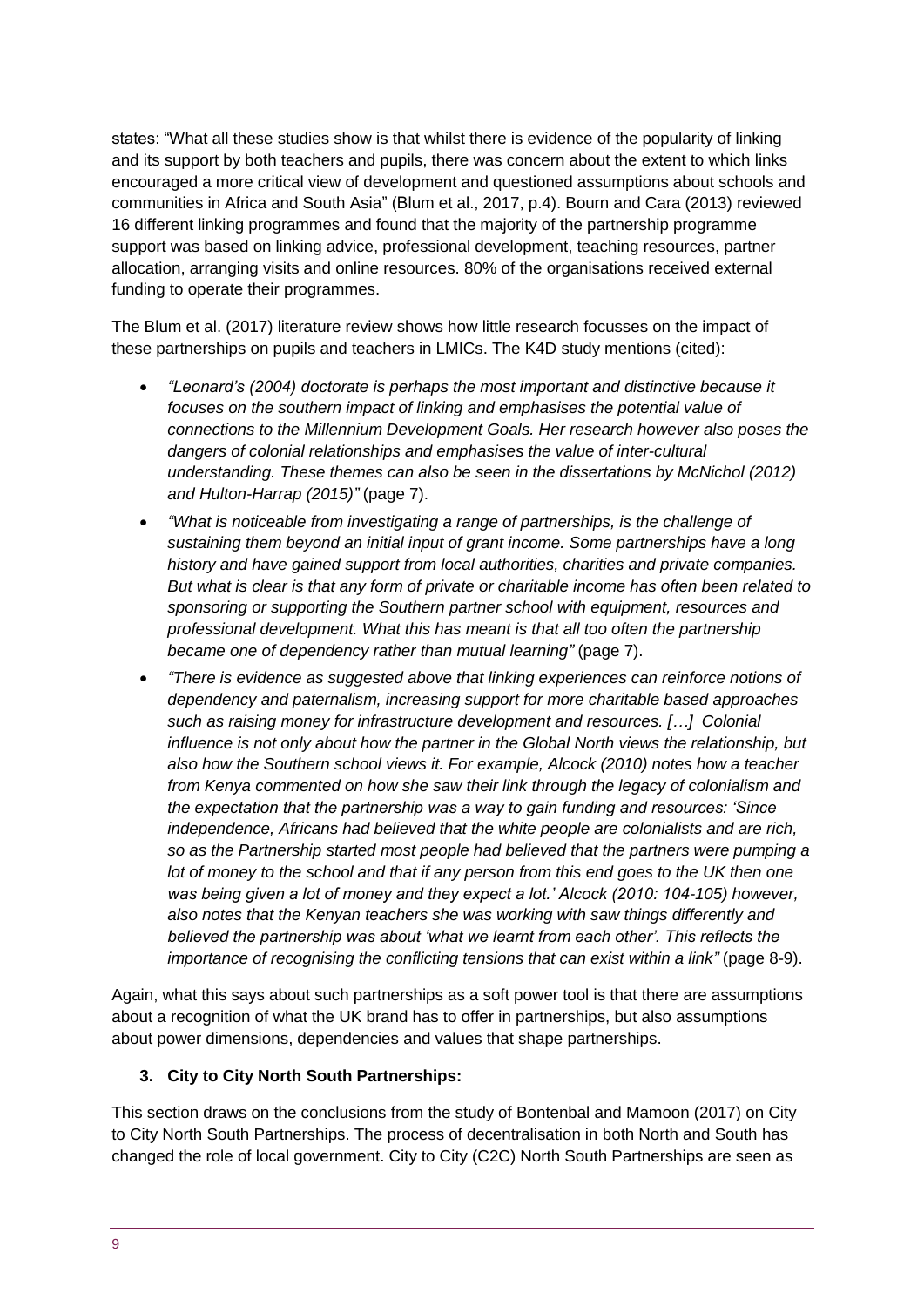an instrument to improve capacity, learn from good practise and enhance city governance – by targeting a range of local authority personnel such as mayors, councillors and administrators. Based on a number of case studies from the literature, Bontenbal and Mamoon (2017) define general success factors and challenges to city to city partnerships. They state: "It appears that capacity building through C2C is likely to be more successful in strengthening urban governance at the operational level than at the institutional level of local authorities."

Bontenbal and Mamoon (2017) mention that the academic body of knowledge on benefits and challenges of C2C is scarce and highly anecdotal. There is no common agreement on what constitutes good C2C that significantly contributes to good governance practice and urban development in developing countries. Some benefits, success factors, weaknesses and constraints can be extracted that are both tangible and intangible (see Table 1).

#### See: Table 1. Institutional twinning: conditions, benefits and challenges, (Bontenbal & Mamoon, 2017: 14), <https://pdfs.semanticscholar.org/3863/5f8f5e01f8b0ab7140c227f02ae84db713c8.pdf>

The conclusion from Bontenbal and Mamoon's (2017) research that the development goal of institutional and organisational structural change is more difficult to achieve through peer-to-peer partnerships could have consequences for the effectiveness of partnerships as a soft power instrument.

#### **4. Partnership for Mental Health Development in Sub-Saharan Africa:**

The Partnership for Mental Health Development in Africa (PaM-D) aimed to bring together diverse mental health stakeholders in Sub-Saharan Africa, working collaboratively with colleagues from the global north (USA and UK), in partnership with government departments and non-governmental organisations. The aim was to create an infrastructure to develop mental health research capacity in Sub-Saharan Africa, advance global mental health science by conducting innovative public health-relevant mental health research in the region and work to link research to policy development. Participating countries were Ghana, Kenya, Liberia, Nigeria and South Africa. The research component of PaM-D focused on the development and assessment of a collaborative shared care programme between traditional and faith healers and biomedical providers for the treatment of psychotic disorders, as a way of improving the outcome of persons suffering from these conditions. The capacity building component aimed to develop research capacity and appreciation of the value of research to a broad range of stakeholders through bespoke workshops and fellowships targeting specific skill-sets as well as mentoring for early career researchers. Gureje et al. (2019) studied this partnership and mention that it has resulted in 35 early and mid-career researchers who participated in the training workshops of which several established mentor-mentee relationships were with senior PaM-D members.

To cite Gureje et al. (2019, p.389):

*"The success of PaM-D in energising young researchers and implementing a cuttingedge research program attests to the importance of partnership among researchers in the global south working with those from the north in developing MH [mental health] research and service in LMIC."*

PaM-D is a network of a multidisciplinary group of researchers from diverse areas of expertise: epidemiology, social science research (including ethnography and qualitative research), health systems research, primary mental health care, statistics, ethics, mentorship, randomised controlled trials and policy development. The partnership leverages on the strengths of the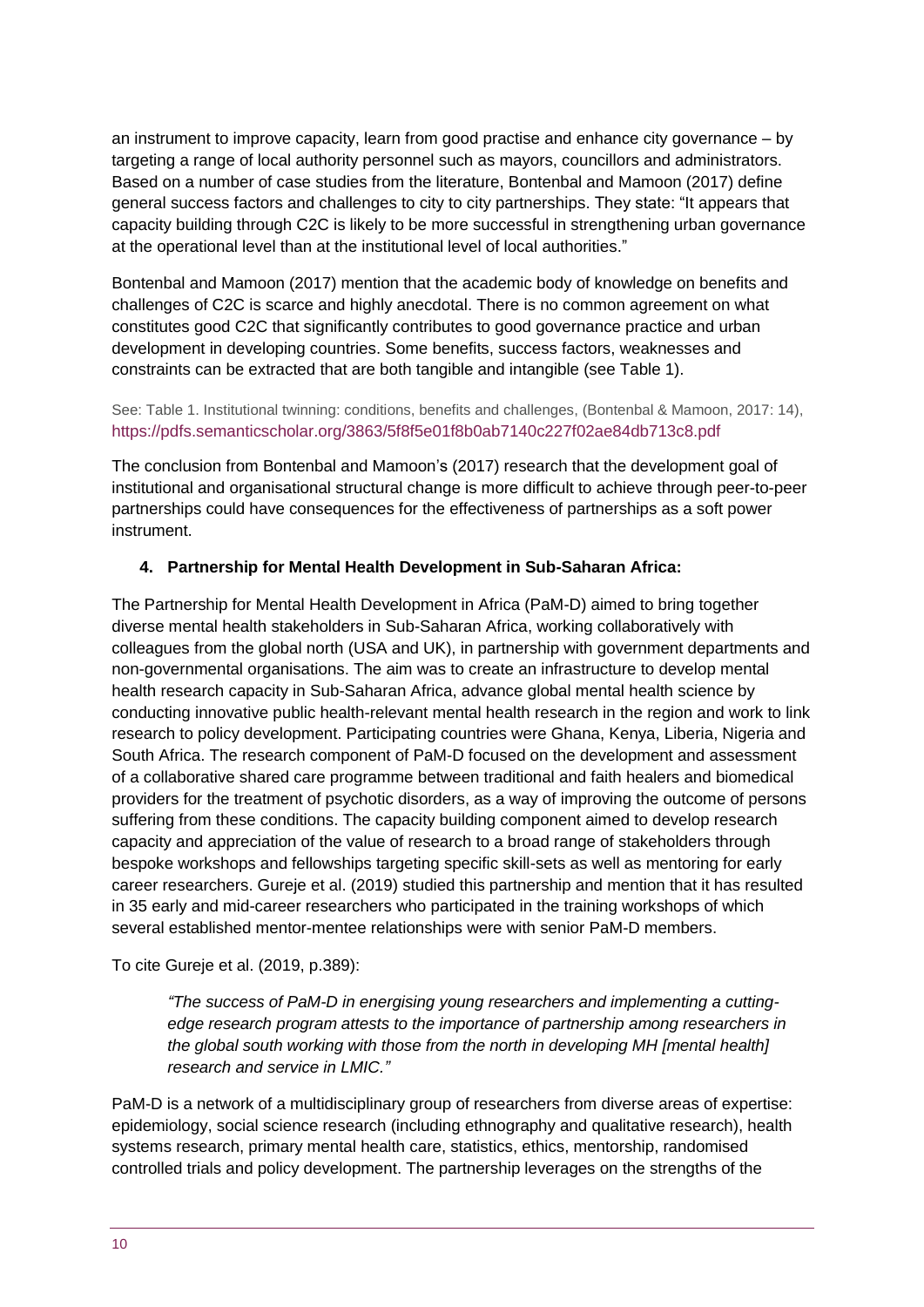different partners while at the same time addressing the weaknesses of traditional north-south and south-south collaborations (Gureje et al., 2019). Activities of the peer-to-peer collaborations are established through mentorships and by creating a hub in each country. The physical distance between the researchers was bridged through both a participatory management approach, with researchers in the various sites serving on different committees, as well as through the setting up of communication portals, online meetings and face-to-face meetings (Gureje et al., 2019). Service users in mental health care were involved in the partnerships.

Achieve Gureje et al. (2019) mention that for research findings to serve for real changes in improved patient care, this can only, when research findings influence policy development directly. The study shows that when policy makers are involved consistently within the partnership, this could influence policies. In the PaM-D representatives of each of the governments of the participating countries served on the hub's Oversight Advisory Committee which met once a year and functioned to advise the hub on how its activities could be relevant to the policies of the member countries. This was particularly important to solve common problems of low policy priority for mental health in LMICs, extreme paucity of human resources, undertreatment of these conditions as well as the human rights abuses of the mentally ill. PaM-D was innovative as a partnership as it brought together policymakers, service users and their families, government department and non-governmental organisations and researchers with direct experience in the complex mental health situation in Sub-Saharan Africa.

The study claims that PaM-D have generated a new and innovative body of knowledge that demonstrates the applicability and feasibility of a peer-to-peer partnership approach for better psychosis care in LMICs. The partnership established a hub that evolves into a centre of research excellence of dedicated mental health researchers from the north and south. It facilitates collaborative research in global mental health, as well as a management strategy that builds partnerships between local and international partners for efficient coordination and timely achievement of set goals. Although Gureje et al. (2019) do not mention evidence of policy changes directly influenced by the partnership, the collaboration and involvement of policy makers in the partnership has increased awareness of the importance of a different approach to the mentally ill. This shows the potential of peer-to-peer partnerships, in particular the ones that look for ways to engage with other stakeholders, as a soft power tool to establish some systemic changes.

#### **5. Higher Education Partnerships:**

Peer-to-peer north-south partnerships in higher education, for example for collaborative research, capacity building and institutional change are common. Ishengoma's (2016, p.149) literature review combined with empirical evidence from Uganda, writes that "despite having the potential to enhance the research capacities of universities and individuals, North–South research collaborations have had limited impact because of the neo-colonial nature of the donor– recipient framework within which most North–South research collaborations operate". He emphasises such partnerships "perpetuate power asymmetries and resource dependencies between both South and North, and between research and donor institutions" (ibid).

Referring to the Irish–African higher education partnership model, Nakabugo et al. (2010) acknowledge that North–South partnerships on research capacity building (in the South) do have an impact, however, more on individuals than on institutions. Echt (2014) argues that this lack of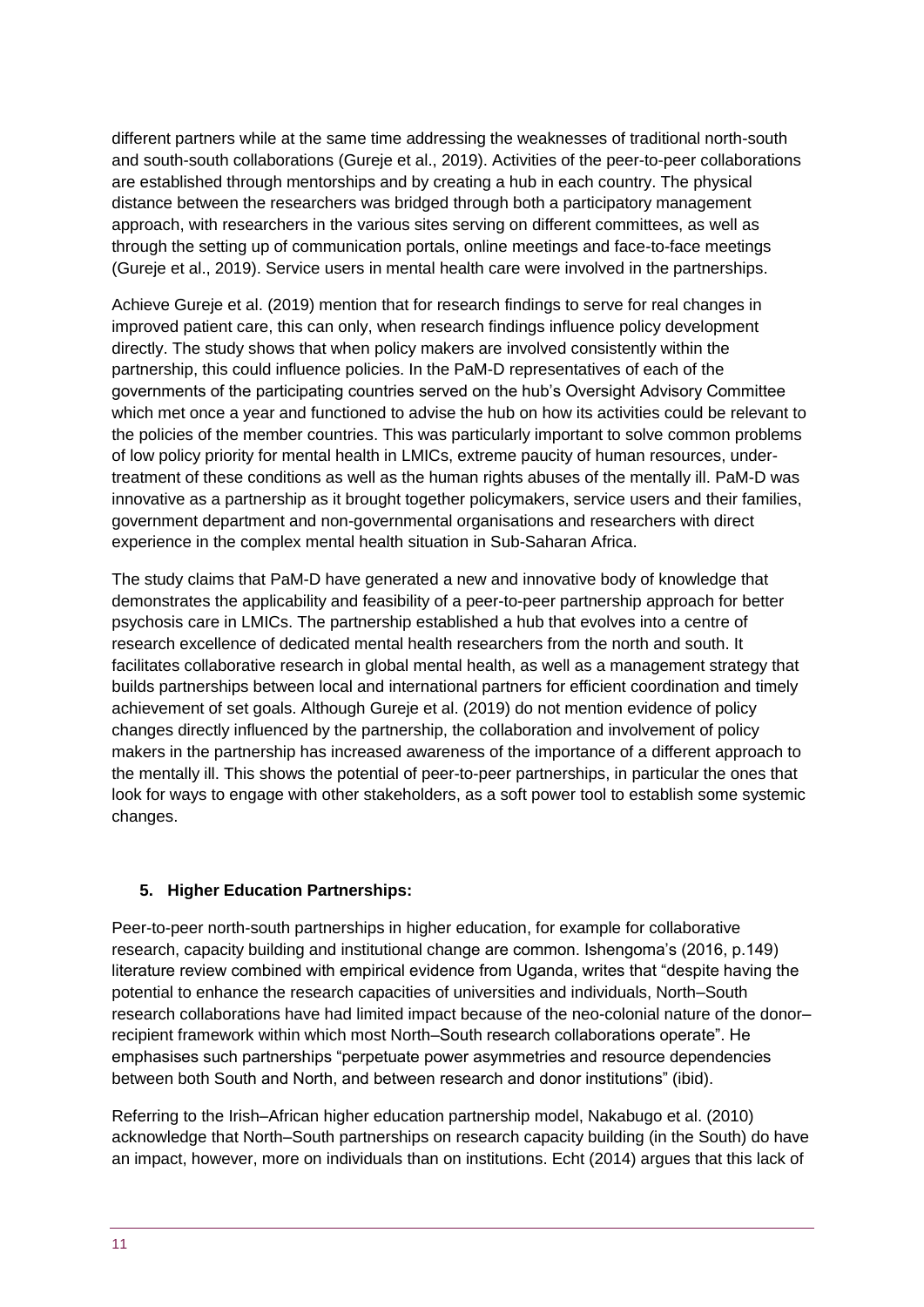tangible impact in LMICs higher education institutional change can be related to the dominant research-funding model, which is linked to the control of research agendas, and suggested that the fact that sources of funding are generally limited to Northern countries threatens the autonomy and objectivity of research output. One of the main problems Ishengoma (2016) mentions in his study is that research partnerships are often formed around short term research projects (3 or 4 years) and difficult to maintain on a structural basis after the funding has stopped. Even if a single donor/funder supports several research projects with the partnership, these interventions are seldom synchronised and their impact in terms of capacity building at an institutional level is very difficult to determine.

UK-Africa HE/FE partnerships faced a number of different challenges that could severely impact the effectiveness or sustainability of the partnership (The Africa Unit, 2010):

- **In the survey conducted by the Africa Unit, the major challenge facing the success of a partnership was 'time'.** Finding the adequate time to carry out the activities and projects due to other commitments was considered the top obstacle challenging partnerships. In the UK, the staff are often under intense pressure to publish research papers in internationally recognised journals. In Africa, the challenges facing staff members include the heavy teaching load, low wages and the rising enrolment without an accompanying increase in funds. The situation is made more difficult by the fact that many funding schemes do not fund staff time.
- **Supportive infrastructure in partnerships requires substantial funding, particularly to cover such basic running costs.** However most funding schemes do not address this in their rationalisation of funding. This can often seriously hamper the African partner institution which finds it much harder to cost-share the partnership than the UK partner. The result is that many partnerships have to scale down or increase the time allowed for each partnership activity.
- **Although there are also a number of funding schemes specifically designed to strengthen capacity, these are often short-term measures.** This is problematic given that capacity building is a cumulative long-term process. In some cases, funding schemes may revitalise a specific area or give an institution a strong boost, yet they are not sustainable.
- **Monitoring and evaluation also presents another major challenge facing UK-Africa partnerships.** Many funding schemes do not provide funding to assess the outcome of projects. Monitoring and evaluation is therefore done informally, as in many cases there are no formal monitoring or evaluation processes. Without proper and systematic monitoring and evaluation it is difficult to assess whether and how these many different kinds of partnerships are effective.

Carbonnier and Kontinen (2014, p.4-5) have pointed out that "implementing equitable partnerships is difficult, money flows tend to determine decision making and actual division of labour." They argue that unidirectional funding flows undermine genuine collaborations and partnerships. Although northern donors and academics often affirm that North– South research partnerships have the potential to revitalise African knowledge systems and reinvigorate research capacity in African universities, as Ishengoma (2016) states, there is little empirical evidence to support this. The persistent deterioration of Africa's fragile higher education infrastructure is severely undermining any remaining capacity for research and knowledge production.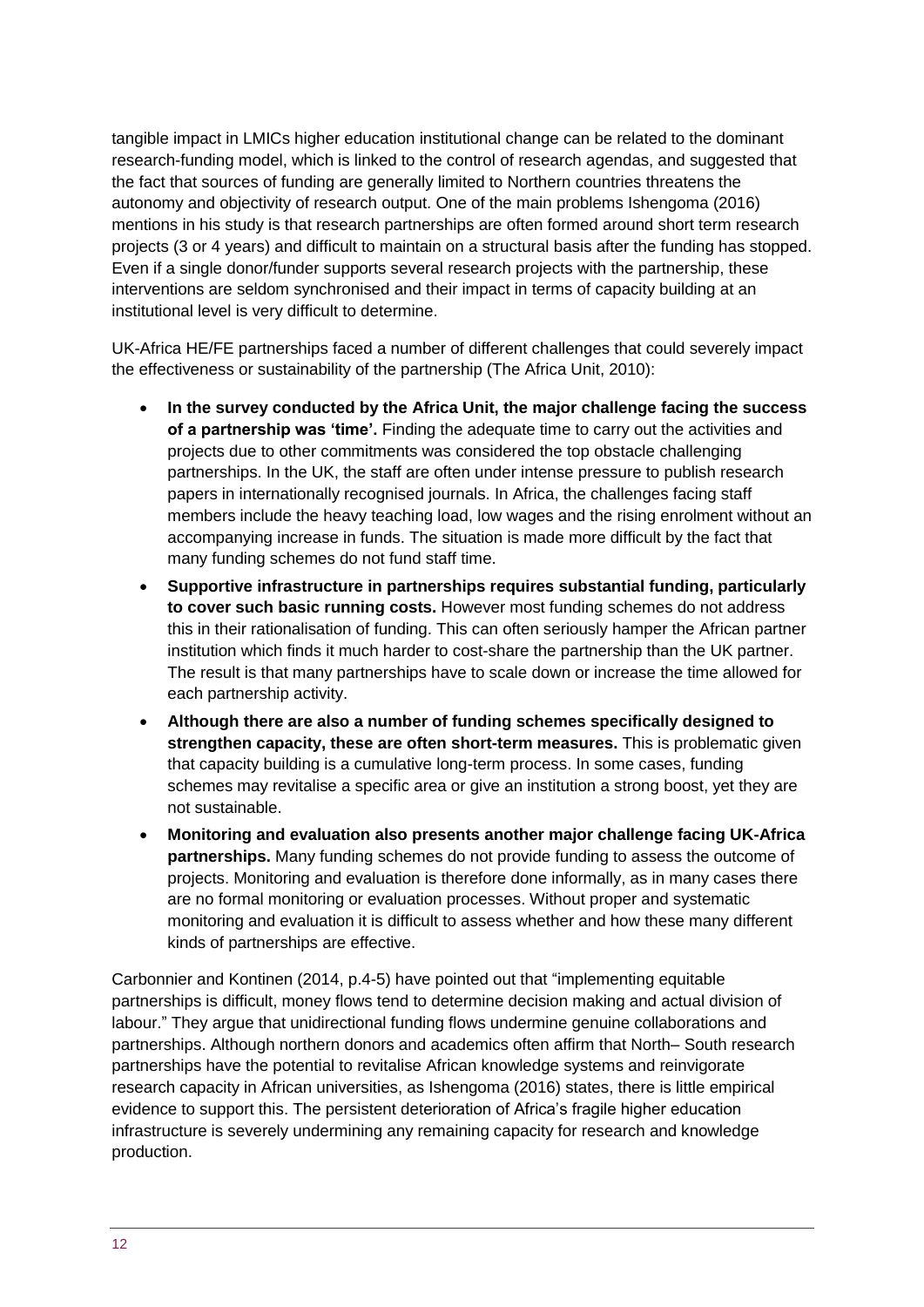However, in the context of Colombia, Ordonez-Matamoros et al. (2011) are more optimistic. They argue that research partnerships are commonly associated with increased creativity and scientific productivity, research quality, innovative capacity, and the creation of science and technology human capital, the consolidation of research agendas, the expansion of research areas and disciplines, and ultimately, the development of new or better research processes and services. Ordonez-Matamoros et al. (2011) further conclude that international research partnerships can be positively correlated with a research team's productive capacity and their ability to contribute to local knowledge. Whether these findings apply in the African context is debatable.

Also Dean et al. (2015) is more optimistic regarding UK-LMIC higher education partnerships, although mentioning some factors which may hinder development of long term partnerships, such as financial control or differing expectations of partners. In their study, the majority of UK and African award holders of funds stated they would like to pursue future collaborations together. Key aspects within partnerships that appeared to influence this were, according to Dean et al. (2015):

- The perceived benefits of the partnership at the individual and institutional level such as publication of papers or collaborative grants;
- The ability to influence 'research culture' and instigate critical thinking among mid-career researchers;
- Previous working relationships, for example supervisor-student relationships;
- Equity within partnerships linked to partnership formation and experience of United Kingdom partners within LMICs.

Sewankambo et al. (2015) looked at the partnership between the Karolinska Institutet in Sweden and Makerere University in Uganda that includes a joint PhD degree programme and sharing of scientific ideas and resources. Institutional capacity strengthening is one of the aims of this partnership. They show that the peer-to-peer partnership has be an effective way along with other ODA support for institutional change in higher education in LMICs. Although it is difficult to measure the impact of these partnerships, while often going hand in hand with other ODA funding. To cite Sewankambo et al. (2015, p.6):

*"In our experience, institutional strengthening through mutually beneficial partnerships may create effective and efficient research networks between HICs and LICs, which in turn offer the potential to attract substantial research funding."*

Explanatory success factors include a shared vision, trust, clear objectives, and continued funding over more than 10 years, as well as strong leadership on both sides, collaborative processes for prioritising research topics, and selecting students to address Ugandan health and health system priorities (Sewankambo, 2015). Such a long-term collaborative research environment is addressing Ugandan health and health system priorities, in several cases resulting in policy and practice reforms, according to the study.

Musoke and Landøy (2016) look to the partnership between Makerere University in Uganda and the University of Bergen in Norway that began in 1999. The partnership is based on research collaboration, scientific competence-building, student and staff exchanges, and institutional development. Musoke and Landøy (2016) look mainly at the collaboration between the two universities libraries that includes training library staff, helping to manage interlibrary loans and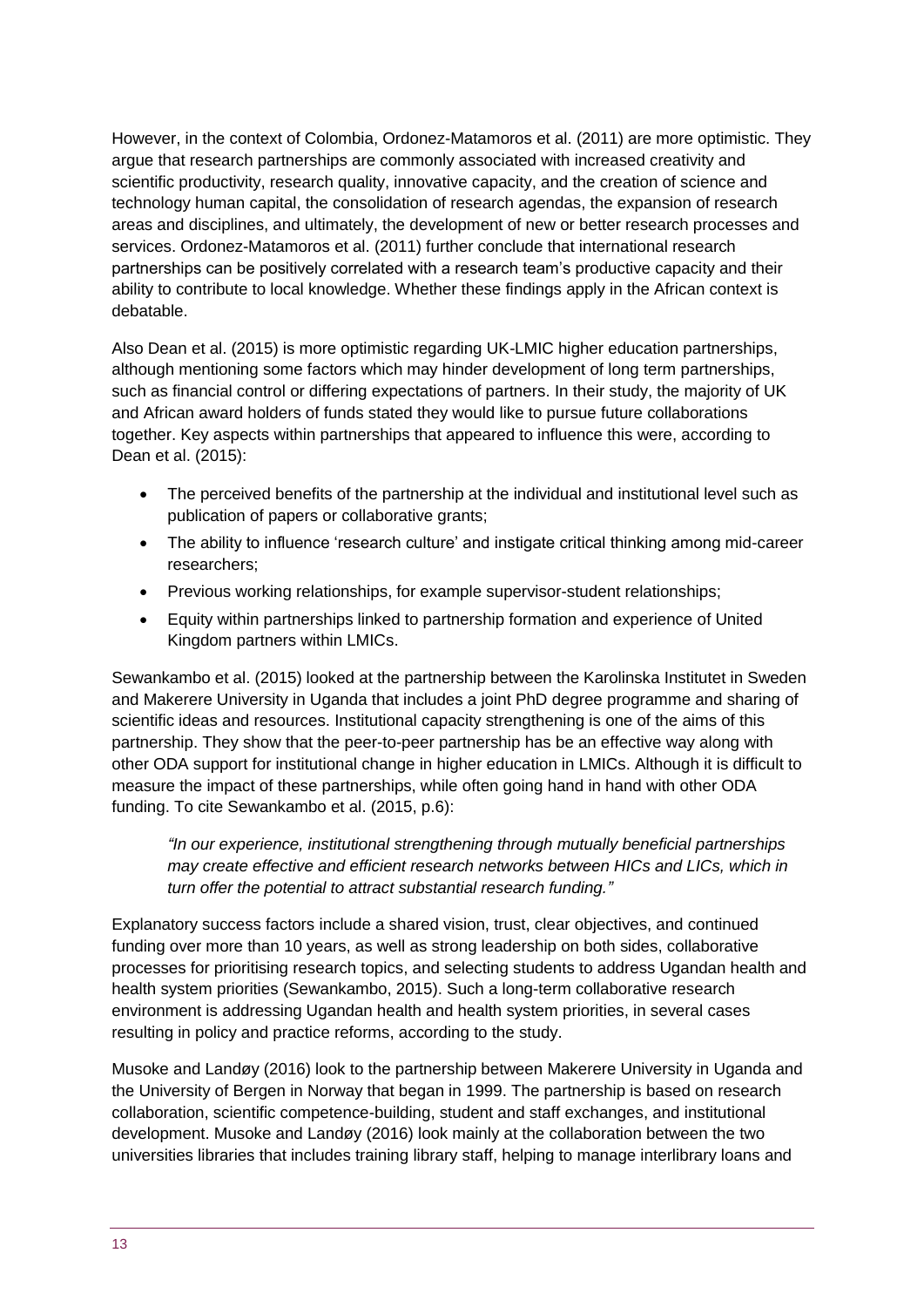document delivery services, supporting catalogue conversion, and establishing Makerere University's institutional repository – MAKIR. Digitalisation is one of the main challenges (problem-solving) on which this capacity building and best practise collaboration is built. For example, the University of Bergen has also supported the Makerere University library (Maklib) in introducing LATINA (Learning and Teaching in a Digital Era). Skills acquired by Maklib librarians who attended the initial LATINA training in Oslo have been applied in library activities and programmes. The course has introduced participants to new ways of approaching teaching, learning and digital librarianship. Musoke and Landøy (2016) mention important lessons learned:

*"Rapid advances in IT mean that automation is never complete. Librarians have to update their knowledge and skills constantly. Capacity building among librarians is therefore not only important to the implementation of IT library projects and activities, but also to the sustainability of entire institutions when the skills and knowledge acquired not only enhance access to knowledge, but are shared with others in the region."* 

The long-term partnership shows that exchange visits are an important part of the collaboration and the collaboration continues to support joint research, publications and presentation of papers at conferences. To sustain such activities, grant-proposals are written jointly.

Kot (2016) is among few researchers that actually measured the impact of international partnerships for two public universities in Democratic Republic of Congo and Tanzania. The study found that partnerships resulted in institutional and personal benefits. Institutional benefits that accrue to the institution, included: institutional capacity, academic effectiveness, and internationalisation.

- Partnerships enhanced institutional capacity by making institutions more responsive to social needs, improving institutional infrastructure, increasing revenues, improving management, attracting academic staff, and diversifying academic programs.
- Partnerships enhanced academic effectiveness by strengthening research, improving the quality of higher education, introducing innovative teaching methods, and bringing innovation into the curriculum.
- Partnerships fostered internationalisation by making students and academic staff more international-oriented, attracting foreign students, and increasing institutional prestige.

Personal benefits — benefits that African stakeholders gained by participating in international partnership activities — were academic, cultural, economic, and strategic.

- The academic benefit consisted in partnership participants developing new ways of teaching, new ways of learning, and creative ways of solving problems, as well as improving research skills.
- The cultural benefit consisted in improving communication in foreign languages, learning new languages, understanding other people's as well as one's own culture, and socializing with people from different cultures.
- The economic benefit consisted in acquiring educational resources and earning extra financial resources.
- The strategic benefit consisted in networking and developing consultancy skills.

Partnership activities that focused on collaborative research, staff professional development, or socio-economic development were associated with greater strategic benefit, compared with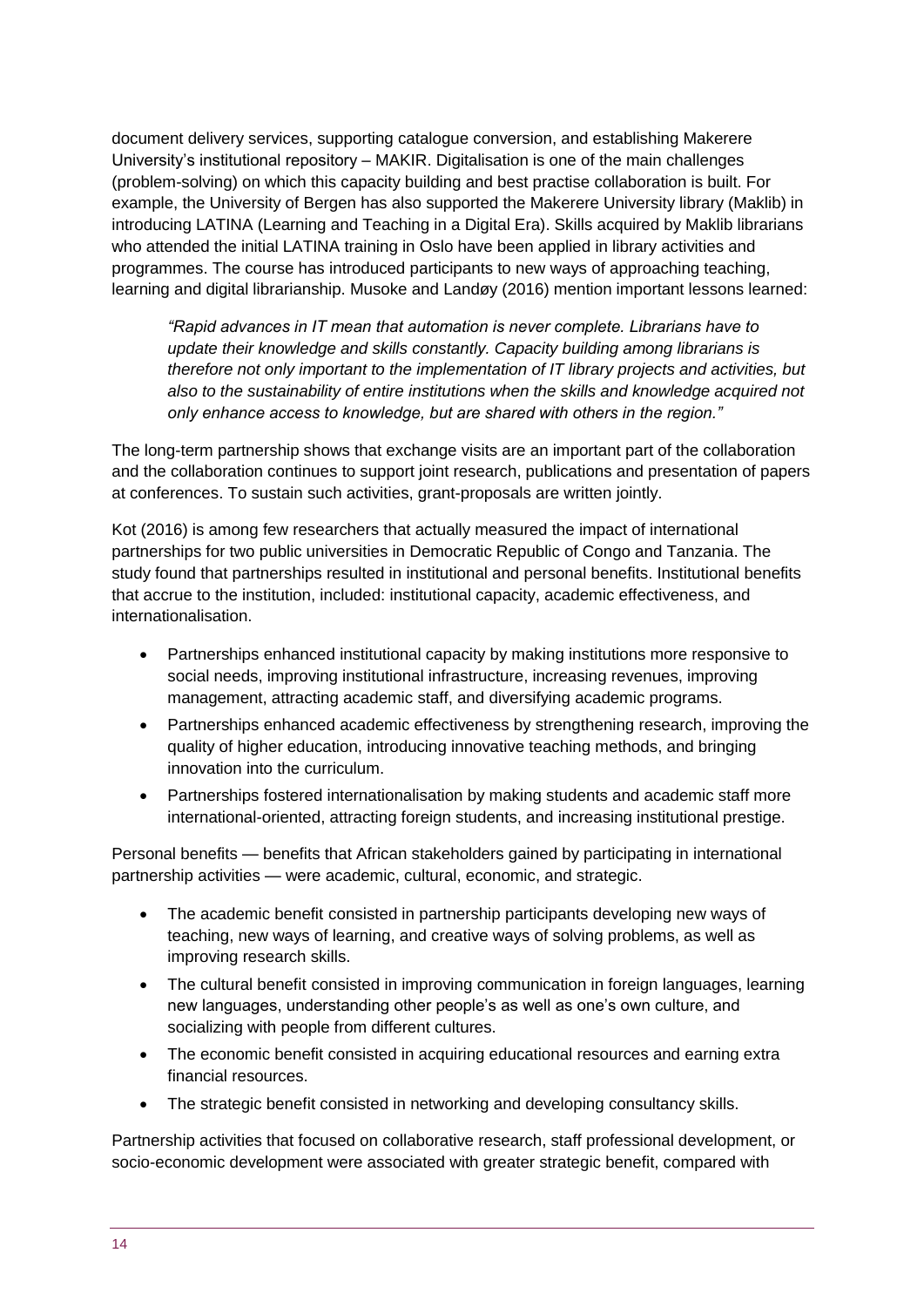activities that focused on exchanges of academic staff. Furthermore, the study found that the duration of participation in partnership activities was associated with economic and strategic benefits, but not with academic or cultural benefits. Individuals who participated in partnership activities for longer terms (3 years or more) had greater economic and strategic benefit compared to those who participated for shorter terms. These findings suggest that economic resources and strategic connections/skills take time to be accumulated. In contrast, academic and cultural growth can occur over shorter periods of time.

### **Lessons learned**

In general, some conclusions can be shaped from the discussions at the London conference (DFID et al., 2018), where three key messages emerged:

- **It is important to focus on individuals and relationships.** This means starting small and understanding the contextual politics that the partner is working within. While there is undoubtedly a need for larger scale development projects, they often miss the detail and frequently misinterpret how change happens.
- **Partners should take the time to build genuine trust between partners with a view to sharing problems and jointly find solutions**. Establishing trust is a hugely challenging task and will often take a long time. It also involves sending people who not only have the right technical skills, expertise and experience, but perhaps more importantly, people with strong soft skills of emotional intelligence, contextual analysis, diplomacy and integrity.
- **The importance of embedding the monitoring, evaluation and learning through ongoing real-time data analysis and adaptation of the support provided**. Assumptions around linear and predictable pathways to impact do not apply when working on institutional reform. However, there has been experimentation in more flexible and adaptive approaches.

From the literature that mentioned peer-to-peer partnerships, it can be further concluded that long-term partnerships that engage with other stakeholders, like policy makers or practitioners are more successful in generating impacts and some institutional change. Short-term and pure peer-to-peer partnerships could be successful as well, but mainly on the individual level. This means for partnerships as a soft power tool, that it is important to take time to build the relationships and trust.

# <span id="page-14-0"></span>**4. Public Private Partnerships**

Partnerships can also be built around a business case, which mostly result in a Public Private Partnership (PPP). Such partnerships between multiple stakeholders, including private sector actors, are often focussing on a specific innovative solution to solve a local problem. There are many examples of PPPs in education and health care, but they do not always incorporate partners from the North. Also, many PPPs are initiated and funded by mostly Northern partners (businesses, NGOs, research institutes, governmental organisations) that cooperate around a common issue, even when situated in LMICs. Often, local partners are involved, but do not always play an equal role (Languille, 2017). Languille (2017) shows for PPPs in education and health in LMICs that: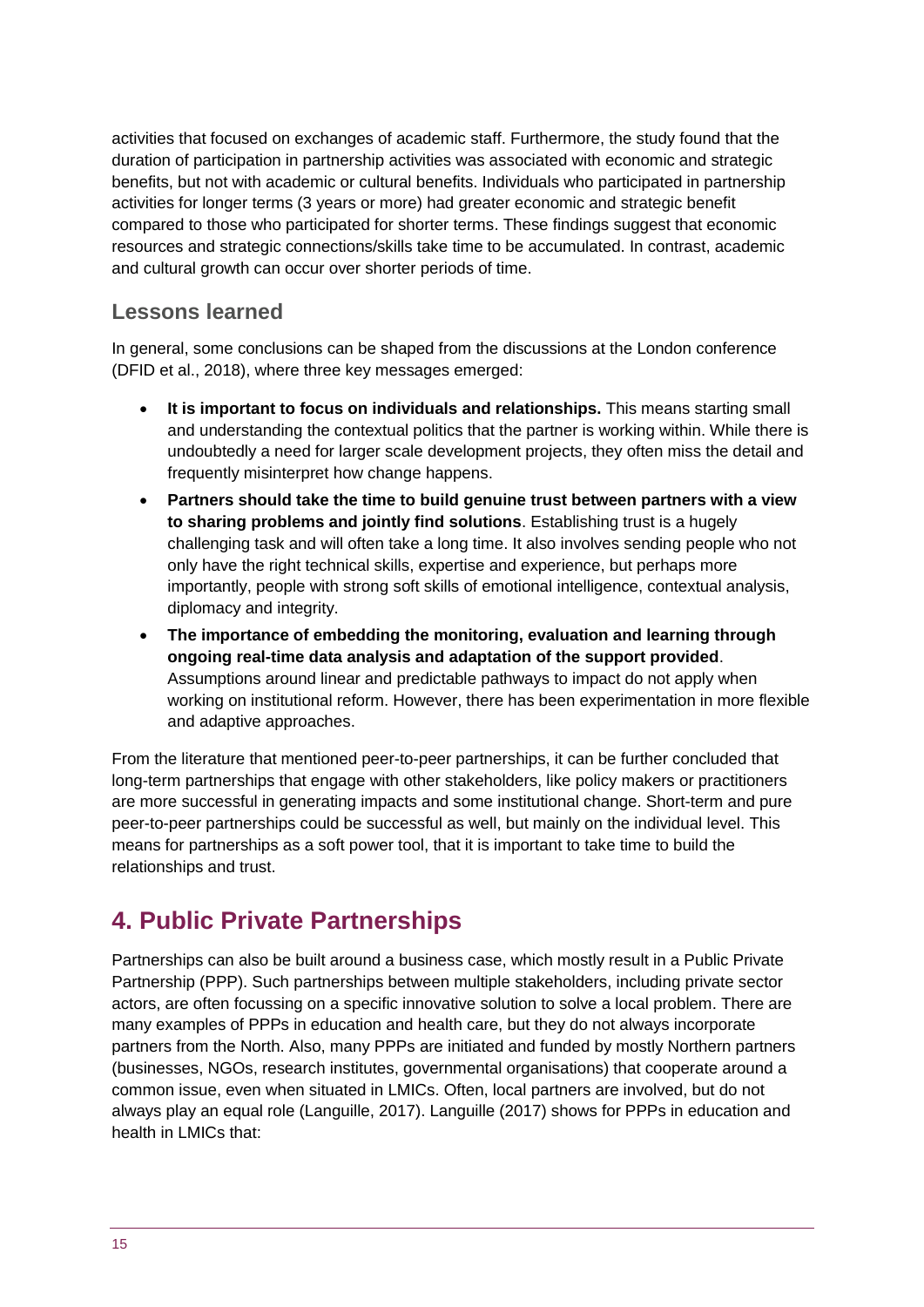*"[T]he heterogeneity of the category within and across sectors and shows that the key predictions of the PPP doctrine – cost-efficiency for improved social service delivery to the poor – are hardly fulfilled in practice. Moreover, PPPs – both as policy model and practical arrangements – are underpinned by a narrow conception of education and health, which denies their broader embeddedness within the economy and society."* 

From 2014, the PPPLab Food & Water (an initiative funded by the Dutch government) has undertaken action research and joint learning to explore the relevance, effectiveness, and quality of Dutch-supported PPPs. PPPLab has worked with many PPPs funded by the Sustainable Water Fund (FDW) and the Facility for Sustainable Entrepreneurship and Food Security (FDOV). They concluded that these PPPs "do rather well when it comes to pioneering innovate approaches, aligning interests, influencing the rules of the game, leveraging actors' strengths and developing inclusive partnerships" (PPPLab, 2018, p.3).

However, according to the PPPLab strategy paper (2018), PPPs have to deal with high expectations from all sides, and in particular from donors, to deliver quickly on various policy goals. To cite the PPPLab (2018, p.4):

*"While system change usually takes over a decade, PPPs are expected to deliver short-term and easily quantifiable results. PPPs are still being held accountable to guarantee outputs based on ambitious spending targets, and are regarded as 'grantees' just like other project implementers. In addition, the high expectations translate into a number of sometimes contradictory policy goals that are piled on the PPP instruments. For instance, PPPs are unclear whether they should prioritize public values, such as safe water for the poor, or to serve as a vehicle to help Dutch companies succeed abroad. The ambiguous hierarchy of different policy goals creates tensions within PPPs. Struggling to meet these expectations, few PPPs have the time to develop a strategy to engage and partner with governments. Many think about scaling and systemic change, but lack a strategy on this; and while they have government funding, most PPPs do not have a strategy for blending finance3 and evolving towards a sustainable finance mix."*

Evidence from the Dutch PPPs shows that multi-stakeholder PPPs that have a common longterm commitment with strong embedment and ownership of Southern partners, have the best potential to succeed and bring structural changes. One example is the SEVIA (Seeds of Expertise for the Vegetable Sector of Africa) horticulture PPP in Tanzania that received funding for their transition from a pilot phase to maturity.<sup>7</sup> According to the PPPLab strategy paper (2018) the SEVIA horticulture project in Tanzania managed to deliver extension at scale by combining private technical capacities from the North with large-scale agricultural national extension services in the South. The East West Seed and Rijk Zwaan companies in the Netherlands partnered with the national extension services to breed improved African vegetable varieties for the farmers and disseminate adapted technical innovations in order to enhance productivity and increase farmers' income. The PPP has a long-term focus to contribute to the development of the vegetable industry in Tanzania and to food security, which is beneficial for all partners involved.

Another example from the PPPLab, is Wienco, a Dutch–Ghanaian company, that received funding for its PPP to foster smallholder and private sector-led growth through the promotion of integrated water management practices and the development of irrigation in the north of Ghana

-

<sup>7</sup> See also<http://www.sevia.biz/>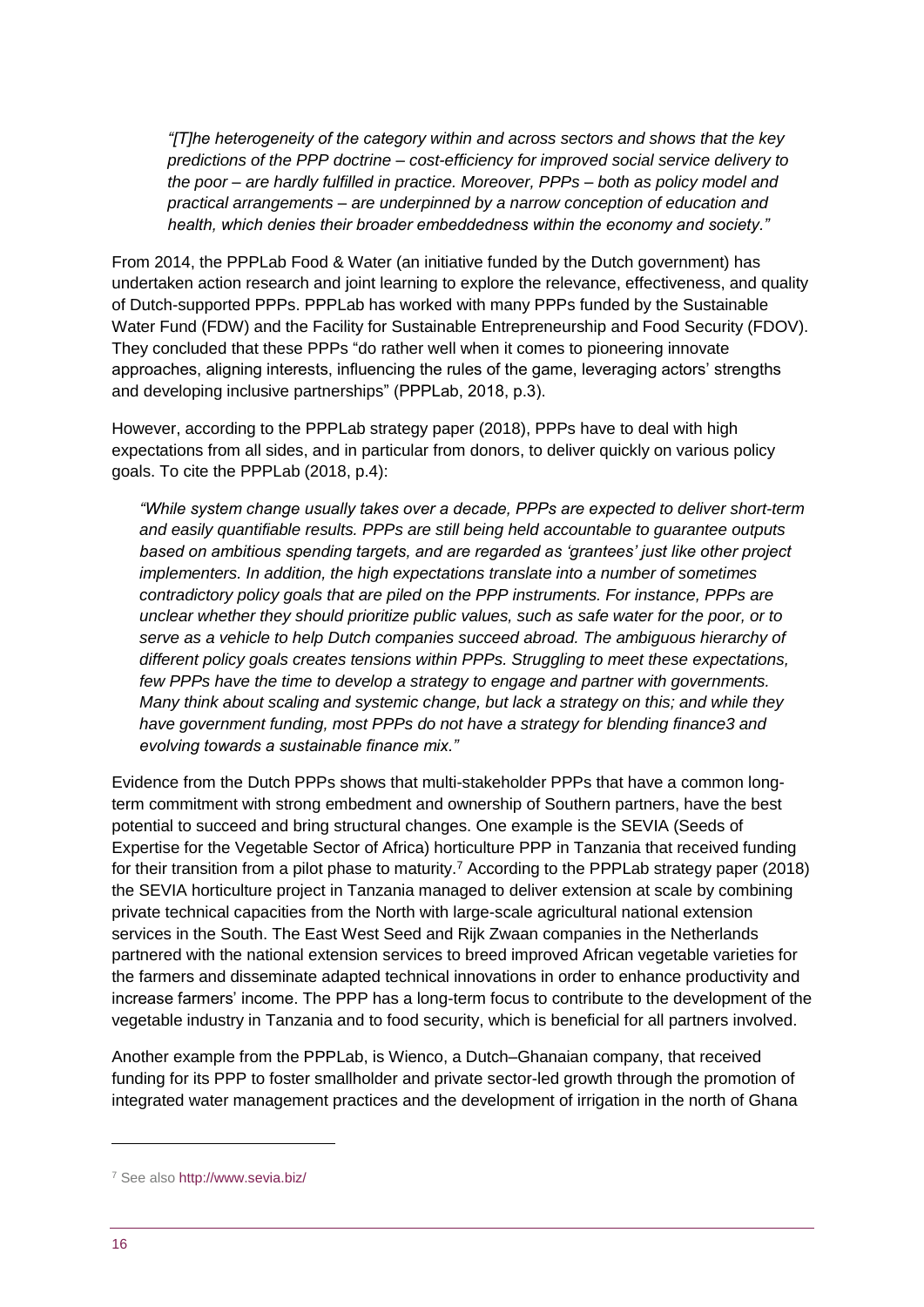with the emphasis on investment, capacity development, profitable crop value chains, and accountability. The partnership, mentioned in the PPPLab case study publication in 2017, has introduced large-scale modernised irrigation farming practices involving hundreds of smallholders, promoting commercial irrigation practices and food security, and creating local employment. Important partners are the Savannah Accelerated Development Authority (Government of Ghana; SADA), Alterra (a knowledge institute, now called Wageningen Environmental Research), Rebel Group International BV (private sector), Wienco Ghana Ltd. (private sector), and IWAD Ghana Ltd. (private sector). Prior to the project, Wienco had undertaken a mapping of the customary ownership structure of land in North Ghana and identified a number of local chiefs to work with, though not as formal partners in the partnership. During the partnership, decentralised structures were established, local elections were organised and, in the area of operation, Yagaba, a district assembly was elected (PPPLab, 2017). The Dutch embassy played an important facilitating and brokering role between the lead partners and the Ghanaian government at the initiating stage of the partnership. During implementation, it provided a trust factor for the partnership, to ensure that all partners meet their commitments. PPPs are a key element in Dutch policy in Ghana – especially in the two sectors of food and water management (PPPLab, 2017).

The PPP managed to invest in the agricultural sector in Northern Ghana – a region lagging behind due to its harsh climate and limited private and public investments. The unique element of this partnership is the deep involvement of the Government of Ghana through SADA. The PPPLab case study (2017, p.2) states: "Its contribution is manifold and its role developed: not only co-financing, but also contributing to a conducive enabling environment in this region, which is also called the Savannah Agro Ecological Zone. This is strategically interesting for the lead partner's scaling plans". Another crucial element of this partnership, and one that goes beyond formal structures, is with local chiefs, who are in charge of local land and water issues. Agreements with these traditional authorities are indispensable for the PPP activities in the area.

The Strategy paper of the PPPLab (2018) mentions some key messages for donors who embrace PPPs to enforce structural impacts:

- **Nurture system players:** PPPs are best served by focused support, so efforts can be concentrated in specific sectors and on issues that matter to the context, in order to effectuate change. Within those, it is important to be very selective and strategically pick those that can potentially change the system. PPPs that effectively contribute to the collective response required for achieving the SDGs should be selected by donors.
- **Promote locally embedded partnerships:** PPPs that could help change the system should be locally embedded - and the sooner the better. Embassies can broker initial contacts, but PPPs themselves should take full responsibility for adequate and strong local embedding. This is important to avoid parallel institutions created by PPPs that end as soon as the projects finish and the development partners pull out. The PPPs that are best at facilitating local actors to assume leadership should be prioritised by donors.
- **Grants should exit responsibly:** Getting partnerships on the path towards sustainable commercial finance is key for their scaling and success. This may include matching and linking them to investors, market finance, or other sustainable sources, such as user payments and in-country (government) finance. The Dutch government is making headway in this, but it tends to employ a hands-off approach to a PPP the moment risk comes into play. All those financing a PPP should make a joint effort to keep the business case around the intervention sound and healthy. Development partners should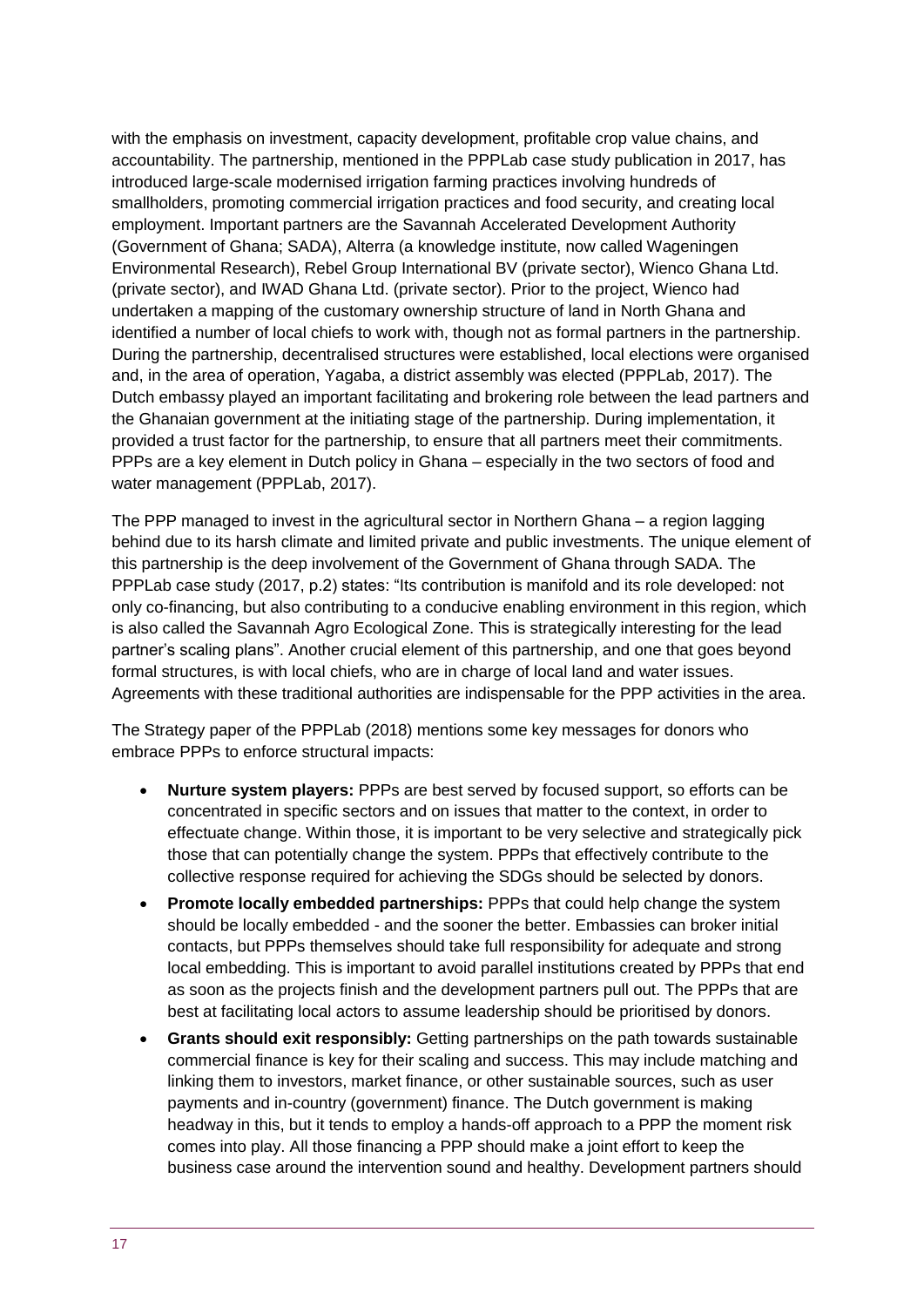have an exit strategy for their intervention before starting it. If they want their return on investment, they should have an interest in sustaining the result. Instead of acting as a traditional grant maker for PPPs, development partners should take responsibility for future investments into the partnership.

In this regard, PPPs have the potential as soft power tool to shape new business relations, link them with local partners by including local governments, NGOs and businesses. Although funding for PPP projects are often short-term, the partnership itself is based on long-term cooperation and donors can support in other ways than grants the further development, effectiveness and impact of PPPs. The Dutch PPP cases show further that the combination of Dutch 'branding' and interest for water and food sectors, is the vehicle to stimulate opportunities in LMICs for local business partners and Dutch partners. In the case of Ghana, it shows that the PPP is able to push for irrigation investments in an underinvested region.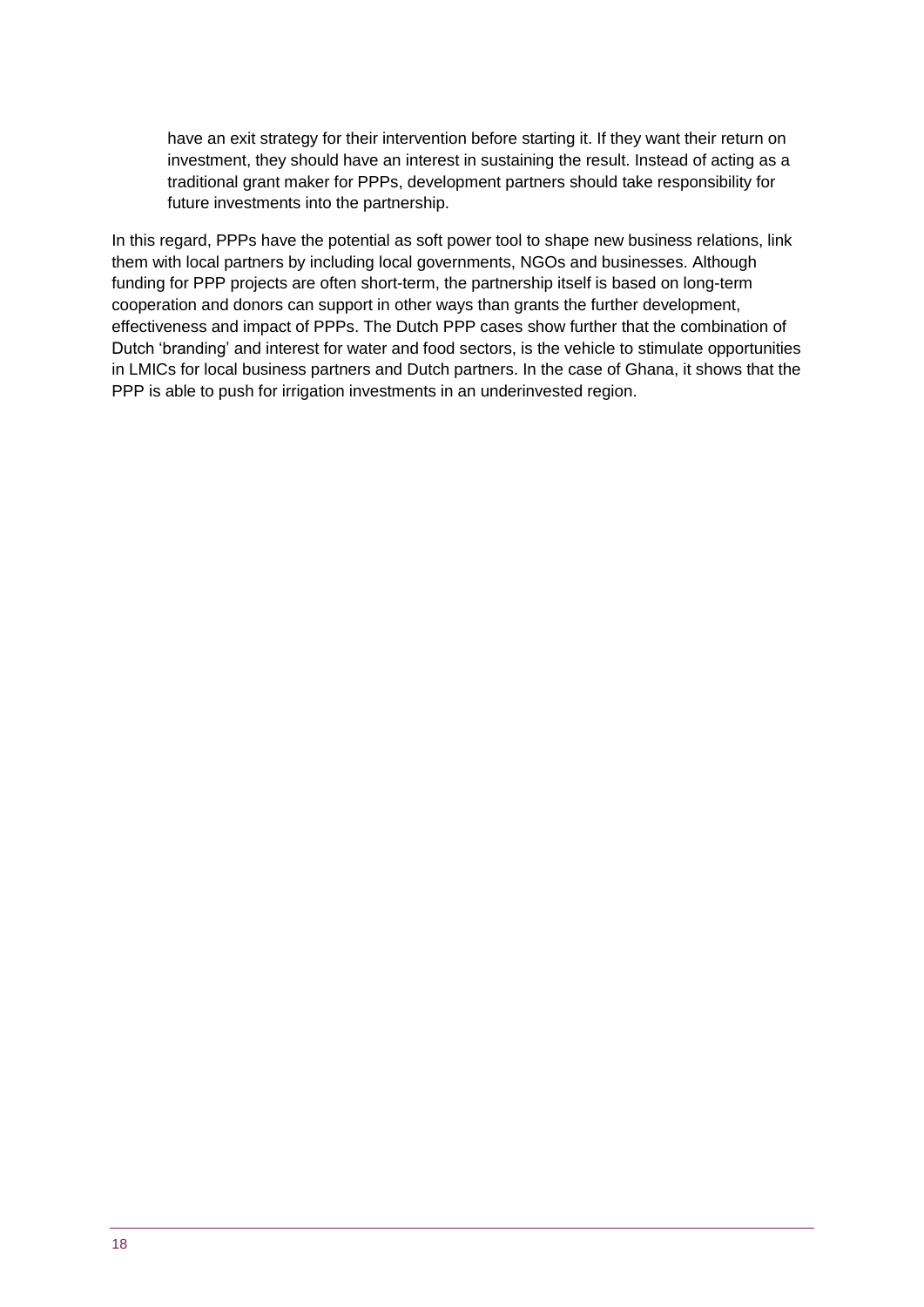# <span id="page-18-0"></span>**5. References**

- Blum, N., Bourn, D., Mattingly J., Ndaruhutse, S. (2017). *Overview of UK development education landscape with a focus on partnerships between UK schools and those overseas*. K4D Helpdesk Report. Brighton, UK: Institute of Development Studies. [https://assets.publishing.service.gov.uk/media/5a7441e1ed915d0e8bf188e0/254\\_Developme](https://assets.publishing.service.gov.uk/media/5a7441e1ed915d0e8bf188e0/254_Developmental_Education_landscape.pdf) [ntal\\_Education\\_landscape.pdf](https://assets.publishing.service.gov.uk/media/5a7441e1ed915d0e8bf188e0/254_Developmental_Education_landscape.pdf)
- Bontenbal, M.C., Mamoon, D. (2017). *Understanding City to City Cooperation: North South Partnerships of Local Authorities as Development Schemes*. MPRA Paper no. 82698. <https://pdfs.semanticscholar.org/3863/5f8f5e01f8b0ab7140c227f02ae84db713c8.pdf>
- Bourn, D., Cara, O. (2013). *School Linking Where Next?* DERC Research Paper No. 10. London: IOE/DERC. [http://discovery.ucl.ac.uk/1489790/1/bourn%20and%20cara%202013School%20linkingREPO](http://discovery.ucl.ac.uk/1489790/1/bourn%20and%20cara%202013School%20linkingREPORT_ART.pdf) [RT\\_ART.pdf](http://discovery.ucl.ac.uk/1489790/1/bourn%20and%20cara%202013School%20linkingREPORT_ART.pdf)
- Carbonnier, G., Kontinen, T. (2014). *North–South Research Partnership: Academia Meets Development?* European Association of Development Research and Training Institutes Policy Paper. [https://www.academia.edu/10338110/North-](https://www.academia.edu/10338110/North-South_Research_Partnerships_Academia_Meets_Development)[South\\_Research\\_Partnerships\\_Academia\\_Meets\\_Development](https://www.academia.edu/10338110/North-South_Research_Partnerships_Academia_Meets_Development)
- Dean, L., Njelesani, J., Smith, H., Bates, I. (2015). Promoting sustainable research partnerships: A mixed-method evaluation of a United Kingdom–Africa capacity-strengthening award scheme. *Health Research Policy and Systems,* 13, p.81. [https://health-policy](https://health-policy-systems.biomedcentral.com/articles/10.1186/s12961-015-0071-2)[systems.biomedcentral.com/articles/10.1186/s12961-015-0071-2](https://health-policy-systems.biomedcentral.com/articles/10.1186/s12961-015-0071-2)
- DFID, Global Partners Governance, Tony Blair Institute for Global Change, National School of Government International (2018). *Turning Aid Delivery on its Head: Fast-tracking Institutional Development through peer-to-peer support*. 2018 London Conference Report. [https://s3-eu](https://s3-eu-west-1.amazonaws.com/gpg-wp-media/wp-content/uploads/2018/04/26125416/Conference-Report-NSGI-DFID-TBIFP.pdf)[west-1.amazonaws.com/gpg-wp-media/wp-content/uploads/2018/04/26125416/Conference-](https://s3-eu-west-1.amazonaws.com/gpg-wp-media/wp-content/uploads/2018/04/26125416/Conference-Report-NSGI-DFID-TBIFP.pdf)[Report-NSGI-DFID-TBIFP.pdf](https://s3-eu-west-1.amazonaws.com/gpg-wp-media/wp-content/uploads/2018/04/26125416/Conference-Report-NSGI-DFID-TBIFP.pdf)
- DFID (2017). Annual Review: Connecting Schools programme. [http://iati.dfid.gov.uk/iati\\_documents/5752213.odt](http://iati.dfid.gov.uk/iati_documents/5752213.odt)
- Echt, L. (2014). Defining a research agenda: Balancing internal and external influences. Politics & Ideas. [http://politicsandideas.org/defining-a-research-agenda-balancing-internal-and](http://politicsandideas.org/defining-a-research-agenda-balancing-internal-and-external-influences-from-vippal/)[external-influences-from-vippal/](http://politicsandideas.org/defining-a-research-agenda-balancing-internal-and-external-influences-from-vippal/)
- Gureje, O., Seedat, S., Kola, L., Appiah-Poku, J., Othieno, C., Harris, B., Makanjuola, V., Price, L.N., Ayinde, O.O., Esan, O. (2019). Partnership for mental health development in Sub-Saharan Africa (PaM-D): a collaborative initiative for research and capacity building. *Epidemiology and Psychiatric Sciences*, 28, p.389–396. <https://doi.org/10.1017/S2045796018000707>
- Ishengoma, J.M. (2016). North–South research collaborations and their impact on capacity building: A Southern perspective. In: Halvorsen, T. & Nossum, J. (eds.) *North–South Knowledge Networks Towards equitable collaboration between academics, donors and universities*. African Minds, Cape Town & UIB Global, Bergen. [https://www.researchgate.net/publication/321889380\\_North-](https://www.researchgate.net/publication/321889380_North-south_knowledge_networks_towards_equitable_collaboration_between_Academics_donors_and_universities)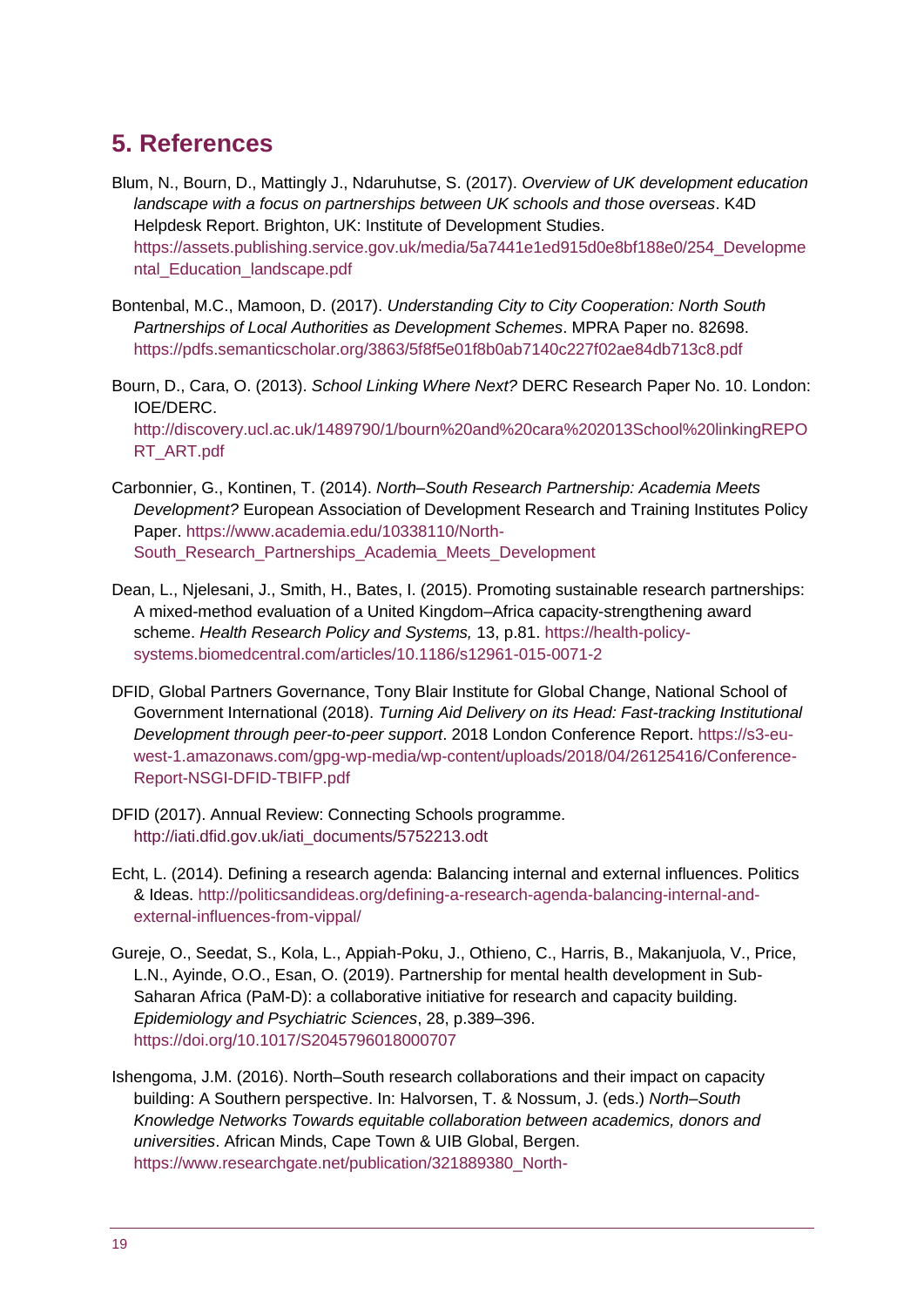south\_knowledge\_networks\_towards\_equitable\_collaboration\_between\_Academics\_donors [and\\_universities](https://www.researchgate.net/publication/321889380_North-south_knowledge_networks_towards_equitable_collaboration_between_Academics_donors_and_universities)

- Kot, F.C. (2016). The perceived benefits of international partnerships in Africa: A case study of two public universities in Tanzania and the Democratic Republic of Congo. *Higher Education Policy*, 29, p.41–61. <https://doi.org/10.1057/hep.2015.2>
- Languille, S. (2017). Public Private partnerships in education and health in the global South: a literature review. *Journal of International and Comparative Social Policy*, 33(2), p.142-165. <https://doi.org/10.1080/21699763.2017.1307779>
- MacDonalds, A. (2018). *Soft power superpowers: Global trends in cultural engagement and influence*. British Council. [https://www.britishcouncil.org/sites/default/files/j119\\_thought\\_leadership\\_global\\_trends\\_in\\_so](https://www.britishcouncil.org/sites/default/files/j119_thought_leadership_global_trends_in_soft_power_web.pdf) [ft\\_power\\_web.pdf](https://www.britishcouncil.org/sites/default/files/j119_thought_leadership_global_trends_in_soft_power_web.pdf)
- Musoke, M.G.N., Landøy, A. (2016). South–North collaboration and service enhancements at Makerere and Bergen University libraries. In: Halvorsen, T. & Nossum, J. (eds.) *North–South Knowledge Networks Towards equitable collaboration between academics, donors and universities*. African Minds, Cape Town & UIB Global, Bergen. [https://www.researchgate.net/publication/321889380\\_North](https://www.researchgate.net/publication/321889380_North-south_knowledge_networks_towards_equitable_collaboration_between_Academics_donors_and_universities)south\_knowledge\_networks\_towards\_equitable\_collaboration\_between\_Academics\_donors [and\\_universities](https://www.researchgate.net/publication/321889380_North-south_knowledge_networks_towards_equitable_collaboration_between_Academics_donors_and_universities)
- Nakabugo, M.G., Barrett, E., McEvoy, O., Munk, R. (2010). Best practices in North– South research partnerships in higher education: The Irish African partnership model. *Policy and Practice: A Development Education Review*, 10, p.89. [https://www.developmenteducationreview.com/issue/issue-10/best-practice-north-south](https://www.developmenteducationreview.com/issue/issue-10/best-practice-north-south-research-relationships-higher-education-irish-african)[research-relationships-higher-education-irish-african](https://www.developmenteducationreview.com/issue/issue-10/best-practice-north-south-research-relationships-higher-education-irish-african)
- Nye, J.S., Jr. (1990). Soft power. *Foreign Policy*, 80, p.152–171. <https://pdfs.semanticscholar.org/fd56/9b6e01a4d3c3ac064f6b8f3bfd9df1df9d33.pdf>
- Ordonez-Matamoros, G. et al. (2011). North-South and South-South Collaboration: What Differences Does it Make for Developing Countries? The Case of Colombia. Research report, Atlanta Conference on Science and Innovation Policy. <https://ieeexplore.ieee.org/document/6064479/>
- Pamment, J. (2018). Towards a new conditionality? The convergence of international development, nation brands and soft power in the British National Security Strategy. *Journal of International Relations and Development*, 21(2), p.396–414. <https://link.springer.com/article/10.1057%2Fs41268-016-0074-9>
- PPPLab (2018). *Delivering on the promise of transformational change: What does it take for Dutch-supported PPPs?* Strategy Paper. [https://ppplab.org/wp/wp](https://ppplab.org/wp/wp-content/uploads/2018/11/FINAL_PPPLab-Strategy-Paper-NOV18.pdf)[content/uploads/2018/11/FINAL\\_PPPLab-Strategy-Paper-NOV18.pdf](https://ppplab.org/wp/wp-content/uploads/2018/11/FINAL_PPPLab-Strategy-Paper-NOV18.pdf)
- PPPLab (2017). *Understanding the Public P: Insights from a PPP case of water management in North Ghana*. Case Study no.1. [https://ppplab.org/wp/wp-content/uploads/2017/03/PPPLab-](https://ppplab.org/wp/wp-content/uploads/2017/03/PPPLab-Case-Study-Ghana.pdf)[Case-Study-Ghana.pdf](https://ppplab.org/wp/wp-content/uploads/2017/03/PPPLab-Case-Study-Ghana.pdf)